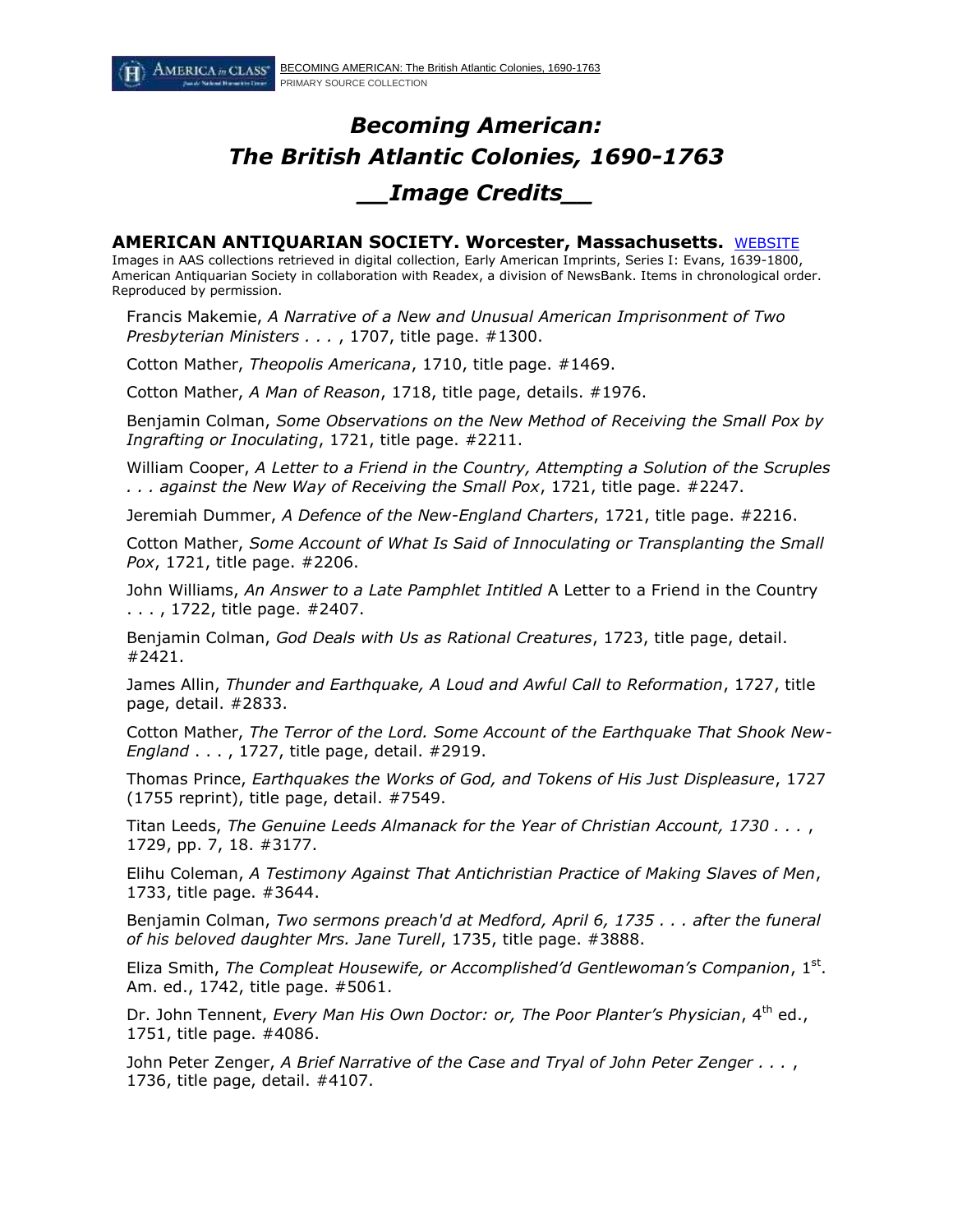"A Dissenting Protestant," *A Letter to a Gentleman, Containing A Plea for the Rights of Conscience . . . ,* 1753, title page. #7037.

William Clarke, *Observations on the late and present conduct of the French*, 1755, details. #7389.

John Winthrop, *A Lecture on Earthquakes*, 1755, title page, detail. #7597.

Jacob Duché, "Pennsylvania: A Poem"; *By a Student of the College of Philadelphia*, 1756, "Misc. Front Matter" (advertisement) and first page of poem. #7648.

Benjamin Church, *"The Choice: A Poem,"* 1757, title page, details. #7872.

Rev. Jonathan Mayhew, etching by Giovanni Cipriani, London, 1767.

Andrew Eliot, *A Discourse on Natural Religion*, 1771. #12033.

Samuel Langdon, *The Co-incidence of Natural with Revealed Religion*, 1775, title page, detail. #14822.

#### **AMERICAN PHILOSOPHICAL SOCIETY. Philadelphia, Pennsylvania.** [WEBSITE](http://www.amphilsoc.org/) .

Reproduced by permission.

"Buffelo," in John Brickell, *The Natural History of North Carolina*, 1737.

Miniature portrait of Benjamin Franklin by an unidentified artist, ca. 1780-1805.

**BALTIMORE MUSEUM OF ART. Baltimore, Maryland.** [WEBSITE](http://www.artbma.org/). Reproduced by permission.

John Hesselius, *Charles Calvert and His Slave*, oil on canvas, 1761. Gift of Alfred R. and Henry G. Riggs, in memory of General Lawrason Riggs, BMA 1941.4.

**BIBLIOTECA PANIZZI. Reggio Emilia, Italy.** [WEBSITE](http://panizzi.comune.re.it/index.jsp) Reproduced by permission.

Conrad Gessner, *Historia Animalium*, 1551, illustration of an elephant.

### **BIRMINGHAM, ALABAMA, PUBLIC LIBRARY. Rucker Agee Map Collection. Birmingham, Alabama.** [WEBSITE](http://www.bplonline.org/resources/maps/) In online collectio[n Alabama Maps](http://alabamamaps.ua.edu/historicalmaps/unitedstates/1751-1775.html) Reproduced by permission.

John Senex, *A New Map of the English Empire in America*, 1719.

Jean Baptiste Bourguinon d'Anville, *A New and Accurate Map of North America*, London: 1768.

### **BOSTON PUBLIC LIBRARY. John Adams Library. Boston, Massachusetts.**

[WEBSITE](http://www.bpl.org/) Reproduced by permission.

Earliest known bookplate of John Adams, ca. 1770s, from his copy of M. Duhamel du Monceau's *Practical Treatise of Husbandry*.

Most heavily annotated book in the Adams Library collection, Mary Wollstonecraft's *Historical and Moral View of the French Revolution*, 1794, containing ten thousand words of Adams's handwritten commentary in the margins.

**TOM BRESLIN & TOM COOK. New York.** [WEBSITE](http://www.letchworthparkhistory.com/table.html): Exploring Letchworth Park History. Reproduced by permission.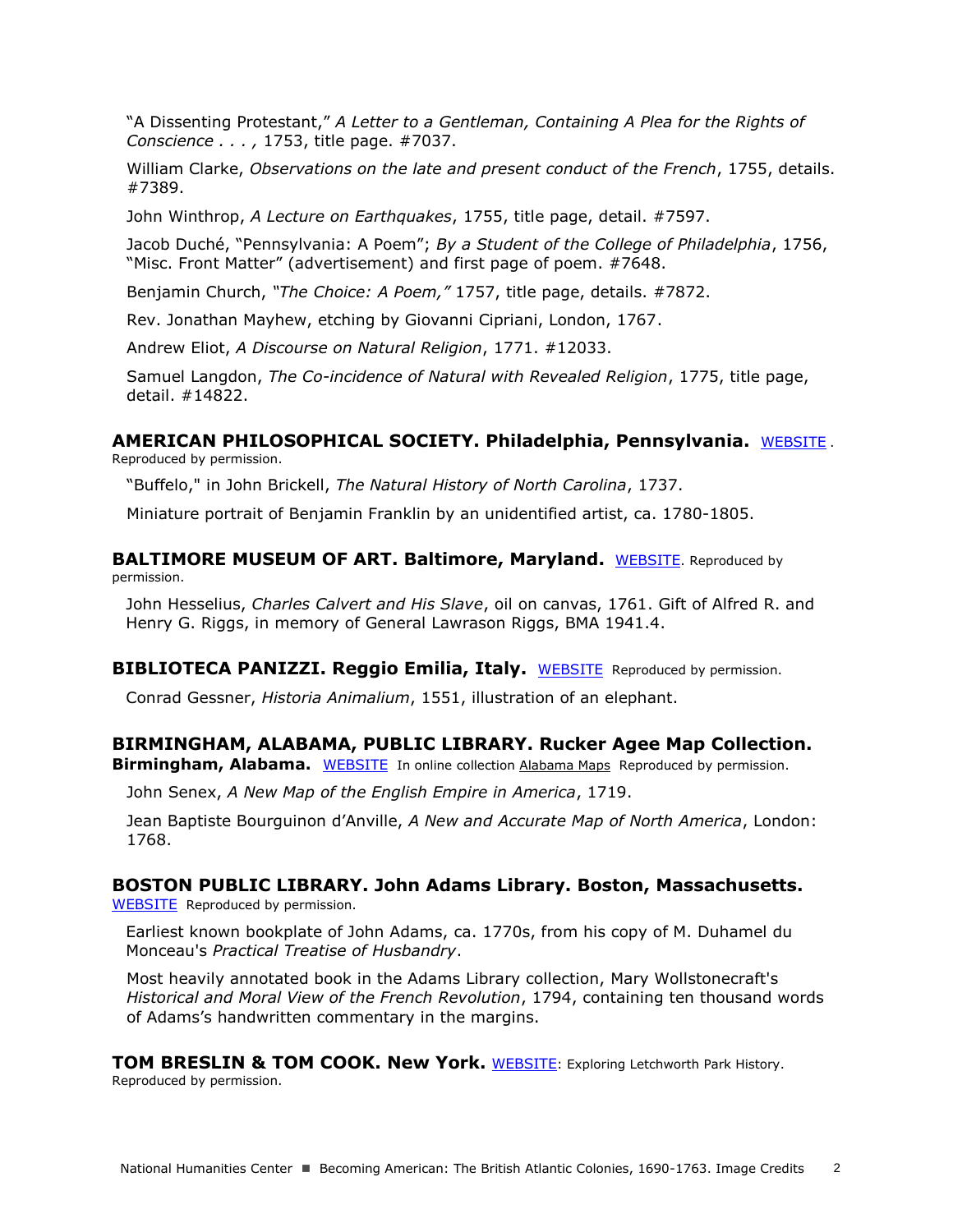Photo postcard, ca. 1907, with conjectural depiction of Mary Jemison at age 90 in 1831, captioned "White Woman of the Genesee."

**BROOKLYN MUSEUM. Brooklyn, New York.** [WEBSITE](http://www.brooklynmuseum.org/) Reproduced by permission.

William Williams, portrait of Deborah Hall, oil on canvas, 1766.

## **BUCKS COUNTY HISTORICAL SOCIETY. Mercer Museum. Spruance Library. Doylestown, Pennsylvania.** [WEBSITE](http://www.mercermuseum.org/) Permission request submitted.

New Testament Bible with fraktur bookplates, for Jacob Fretz, ca. 1785. SC-58. No. C-09. Digital image courtesy of [ExplorePA history.com.](http://explorepahistory.com/displayimage.php?imgId=1-2-365)

### **BURGERBIBLIOTHEK BERN. Bern, Switzerland.** [WEBSITE](http://www.burgerbib.ch/d/index.html) Reproduced by permission.

Pen drawings by Francis Louis Michel, a cofounder of New Bern, North Carolina, in Michel, *Meines Bruders Frantz Ludwig Michels Kurze Americanische Reißbeschreibung ,* Mss. Muel 466.

(1) Captivity of Lawson, von Graffenried, and an enslaved man by Tuscarora Indians, 1711. Digital image courtesy of [Coastal Carolina Indian Center.](http://www.coastalcarolinaindians.com/the-trial-of-christoph-von-graffenried-john-lawson/)

(2) *Drey Americaner* ("Three Americans"), Virginia, copy of drawing in Francis Louis Michel, *Short Report of the American Journey* . . . , 1702. Digital image courtesy of [Robert](http://www.patc.us/history/native/michel2.html)  [A. Selig.](http://www.patc.us/history/native/michel2.html)

**CENTERS FOR DISEASE CONTROL AND PREVENTION, U.S. Dept. of Health and Human Services. Public Health Image Library**. **Atlanta, Georgia.** [WEBSITE](http://phil.cdc.gov/phil/home.asp) Courtesy of the Centers for Disease Control and Prevention.

Smallpox skin lesions on torso of a 1973 patient in Bangladesh, photograph. Image ID 284.

**COLLEGE OF WILLIAM & MARY. Williamsburg, Virginia.** [WEBSITE](http://www.wm.edu/about/history/historiccampus/wrenbuilding/) Permission request submitted.

Wren Building, William and Mary College, color drawing, 1702.

**COLONIAL WILLIAMSBURG FOUNDATION. John D. Rockefeller, Jr., Library. Colonial Williamsburg Digital Library, Williamsburg, Virginia.** [WEBSITE](http://www.history.org/) DIGITAL [LIBRARY](http://research.history.org/Digital_History_Center.cfm) Reproduced by permission.

Advertisements and notices in *Virginia Gazette*:

Runaway ads: (1) runaway "servant man," 18 March 1737; (2) runaway "Negro man slave," 11 May 1739.

26 January 1739, p. 1.

"A List of the Ships and Vessels, Goods, Wares, and Merchandizes, Imported into York River [Virginia], from March 25, 1739, to June 24, 1739," 24 August 1739.

Advertisements (two) for sale of slaves and servants: 22 December 1768, 19 April 1770.

## **TOM COSTA & THE UNIVERSITY OF VIRGINIA.** *See* University of Virginia.

**HAROLD CRAMER.** Permission request submitted.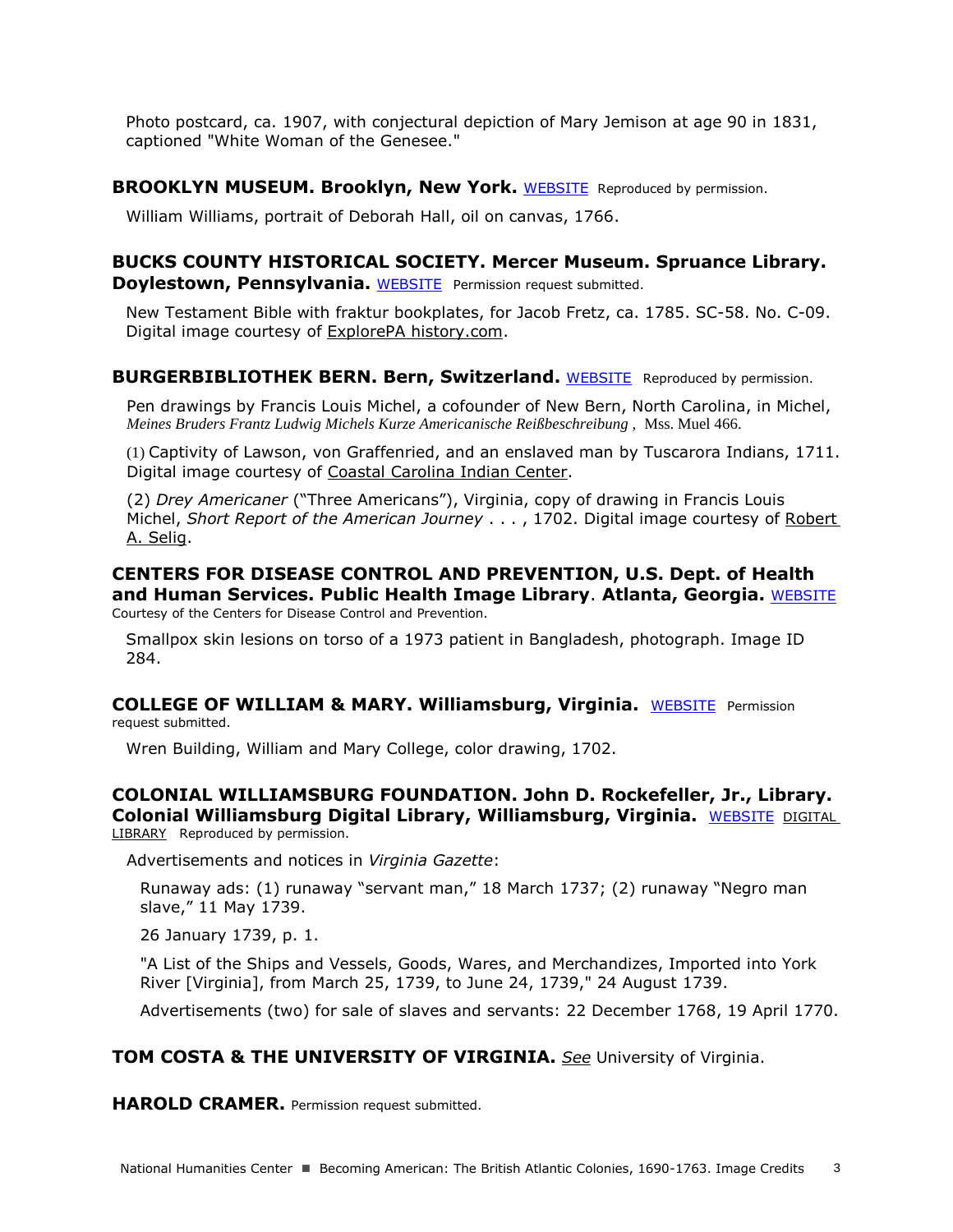Widow Piper Tavern, Shippensburg, Pennsylvania, built 1735, photograph, n.d.

### **NICHOLAS DUDISH. Ilion, New York.** Reproduced by permission.

Photograph of the Transit of Venus, June 8, 2004.

## **DUKE UNIVERSITY LIBRARY. Rubenstein Rare Book and Manuscript Library. Durham, North Carolina.** [WEBSITE](http://library.duke.edu/rubenstein/scriptorium/slavery/title.html) Reproduced by permission.

Mouzon, *A Map of the Parish of St. Stephen, in Craven County* [South Carolina] . . . , engraving, London, 1773.

## **THE FRANKLIN INSTITUTE, INC. Frankliniana Collection. Philadelphia, Pennsylvania.** [WEBSITE](http://www2.fi.edu/). **The Benjamin Franklin Tercentary Exhibition.**

[EXHIBITION](http://www.benfranklin300.org/frankliniana/) WEBSITE. Reproduced by permission of the Franklin Institute.

Lightning rod, iron, removed from an  $18<sup>th</sup>$ -c. Philadelphia house, believed to be one of the first erected by Benjamin Franklin, #740. Franklin Institute Resources for Science Learning. Photograph by Peter Harholdt.

Inking pads, also called ink balls, leather with wooden handles, used to spread ink over a composed page of type, #2707. Photograph by Peter Harholdt, 2004.

Slug mold, iron and walnut, into which hot lead was poured to created "slugs" of metal from which individual characters (letters, numerals, etc.) could be made, 2988.3. Photograph by Peter Harholdt, 2004.

Tankard, silver, made by Elias Boudinot III for the Franklin family, #4575. Photograph by Peter Harholdt, 2004.

Type matrices, brass, attributed to Claude Mozet (France). In the collection of the Massachusetts Historical Society, #0307.01-.30. Photograph courtesy of the Massachusetts Historical Society.

**GALE CENGAGE LEARNING. Eighteenth-Century Collections Online.** WEBSITE. Permission request submitted.

Cotton Mather, *The Christian Philosopher*, 1721, title page; copy from the British Library.

### **HARVARD UNIVERSITY ART GALLERIES. Cambridge, Massachusetts.**

[WEBSITE](http://www.harvardartmuseums.org/home/) Reproduced by permission.

Robert Feke, portrait of Benjamin Franklin, oil on canvas, ca. 1746. Harvard University Portrait Collection, bequest of Dr. John Collins Warren, 1856, H47. Photo: Katya Kallsen President and Fellows of Harvard College.

John Winthrop: Oil portrait by John Singleton Copley, ca. 1773.

Gregorian reflecting telescope by Benjamin Martin, used by John Winthrop in 1761 to observe the Transit of Venus in Newfoundland, photograph. Collection of Historic Scientific Instruments, on longterm loan from the Science Museum London (SM-1911-293).

**HISTORIC BETHABARA PARK. Winston-Salem, North Carolina.** [WEBSITE](http://www.cityofws.org/departments/recreation-parks/historic-bethabara) Current copyright holder unidentified.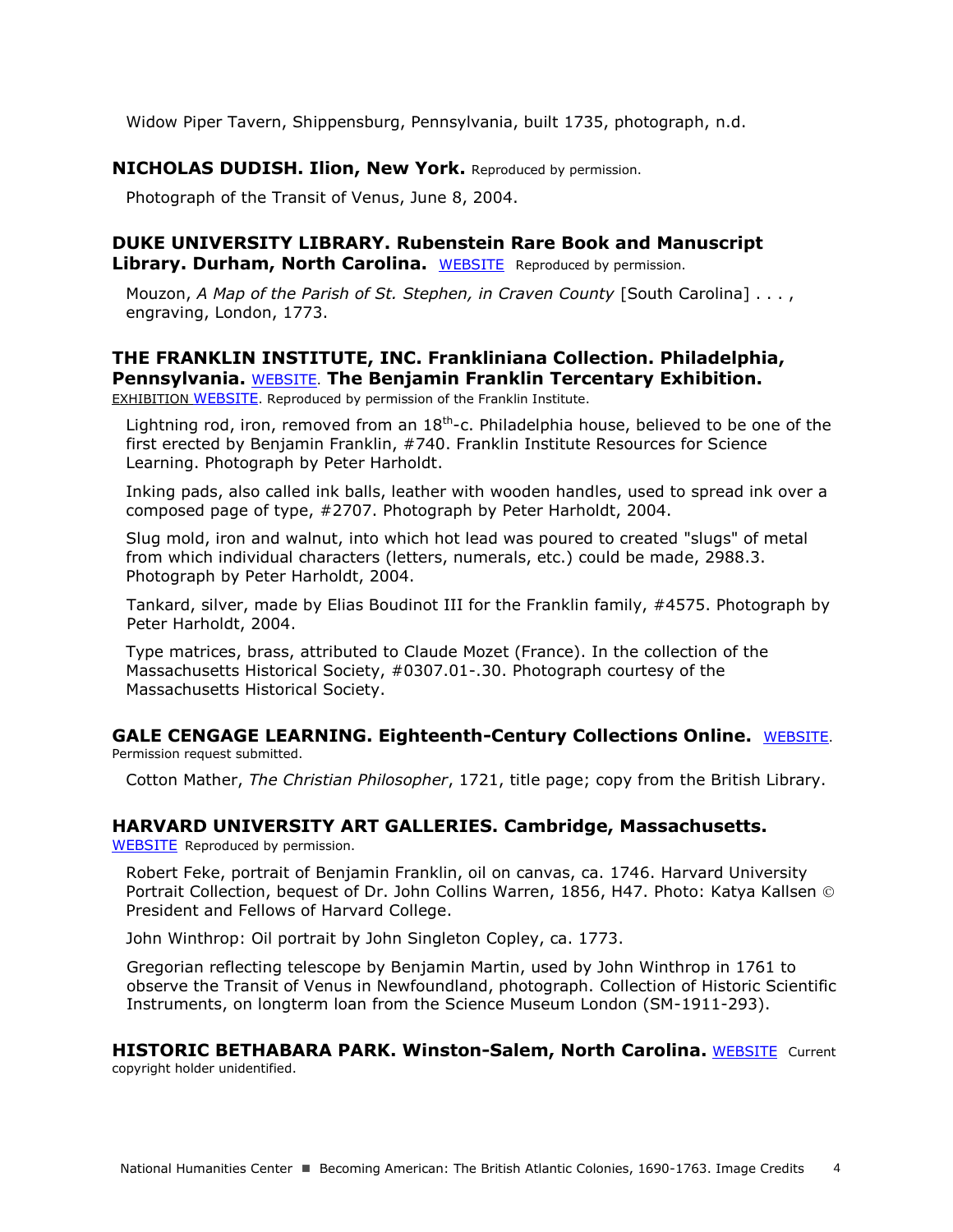Reconstruction of the buildings erected in 1754 and 1755 by the first eleven Moravian settlers, Historic Bethabara Park, photograph, n.d.

### **INSTITUT NATIONAL DE L'HISTOIRE DE L'ART. Paris, France.** [WEBSITE](http://www.inha.fr/fr/index.html).

Reproduced by permission.

Filippo Buonanni, *Observationes circa Viventia*, 1691; illustration of a flea.

## **INTERNET ARCHIVE.** [WEBSITE](http://archive.org/details/causesofalienati00thom).

Illustration of the Walking Purchase Treaty, 1736, in Charles Thomson, *An Enquiry into the Causes of the Alienation of the Delaware and Shawanese Indians*, Philadelphia: 1759.

## **MURRAY HUDSON. Murray Hudson Antiquarian Books, Maps, Prints, and Globes. Halls, Tennessee.** [WEBSITE](http://www.antiquemapsandglobes.com/) Permission request submitted.

John Lodge, *A Map of the British and French Settlements in North America*, 1754.

### **LIBRARY & ARCHIVES CANADA. Ottawa, Ontario Canada.** [WEBSITE](http://www.bac-lac.gc.ca/eng/Pages/home.aspx) Courtesy of Library & Archives Canada.

White-tailed sea eagle ("L'Aigle à Queuë blanche"), detail of illustration in Henry Ellis, *Voyage de la baye de Hudson, fait en 1746 & 1747, pour la découverte du passage de nord-ouest [Voyage to Hudson Bay, made in 1746 & 1747, to discover a northwest passage*], Paris, 1749. Rare Books Collection.

Iroquois leader: *Sa Ga Yeath Qua Pieth Tow* (baptized Brant): King of the Maquas, oil on canvas, 1710, by John Verelst. Portrait Gallery of Canada, #092419.

#### **LIBRARY COMPANY OF PHILADELPHIA. Philadelphia, Pennsylvania.** [WEBSITE](http://www.librarycompany.org/) Reproduced by permission.

Engraving of a Lenni Lenape (Delaware) family (two adults, one child), Pennsylvania, in T. C. Holm, *A Short Description of the Province of New Sweden*, 1702.

*The Pennsylvania Gazette*, 12 December 1747, p. 1.

Jacob Duché, *Pennsylvania: A Poem. By a Student of the College of Philadelphia*, Philadelphia, printed by B. Franklin & D. Hall, 1756, pp 2-3. Early American Imprints Doc. 7648.

Engraving accompanying "An Elegaic Poem," by Phillis Wheatley, 1771.

### **LIBRARY OF CONGRESS. General Collections. Washington, DC.** Courtesy of the Library of Congress.

*The American Magazine and Historical Chronicle*, Boston, August 1745, engraving by James Turner. #LC-USZ62-51540.

### **LIBRARY OF CONGRESS. Geography & Map Division. Washington, DC.**

[WEBSITE](http://memory.loc.gov/ammem/gmdhtml/) Courtesy of the Library of Congress. Items in chronological order.

Philip Lea, *North America divided into its III principall parts*, 1685. G3300 1685 .L4 TIL Vault.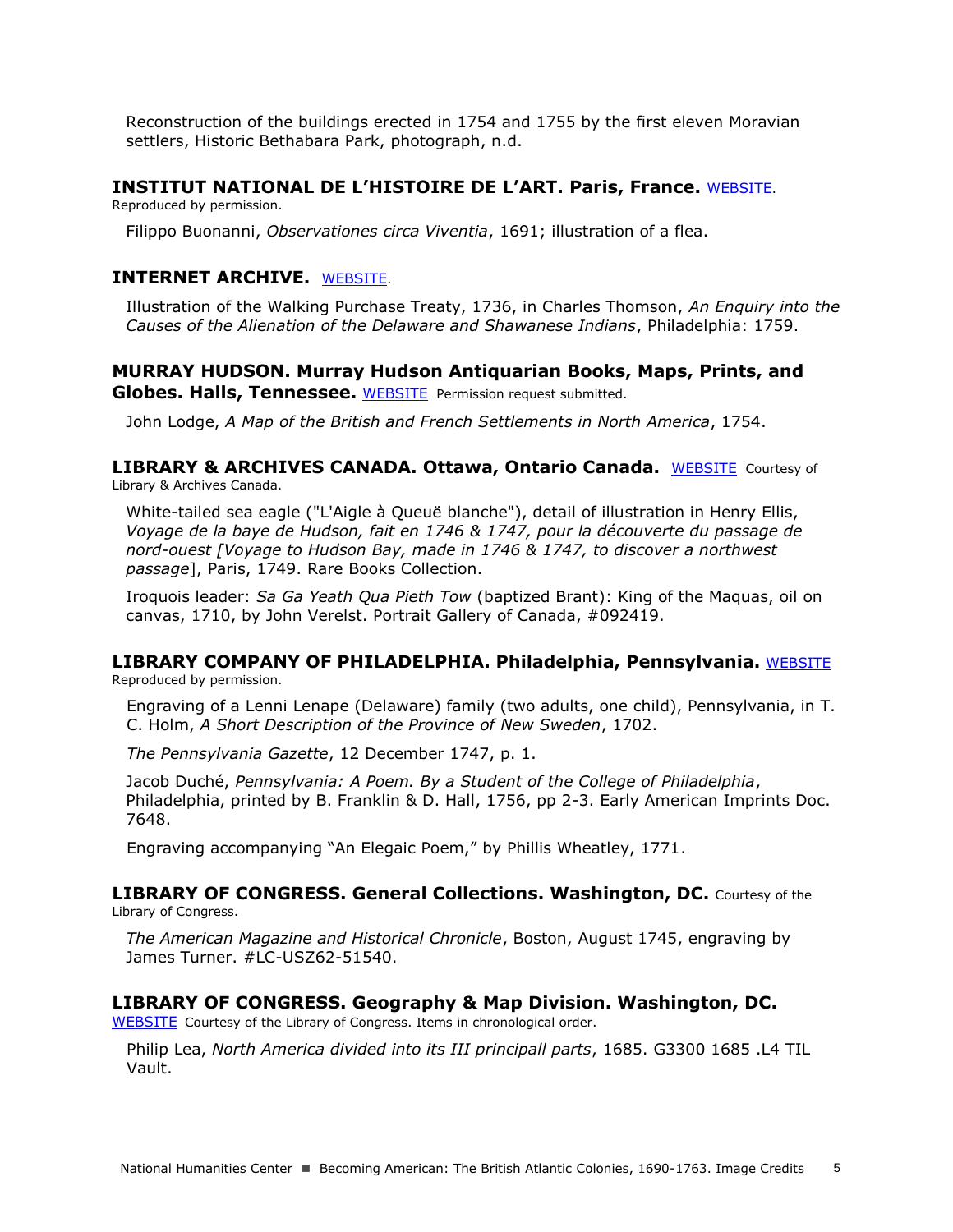Edward Crisp, *A Compleat Description of the Province of Carolina . . .* , London, ca. 1711. G3870 1711 .C6 Vault Oversize.

Herman Moll, *This Map of North America*, 1715. G3300 1715 .M6 TIL Vault.

Herman Moll, *A New & Correct Map of the Whole World*, London: 1719. G3200 1719 .M6 TIL Vault.

John Senex, *A New Map of Virginia, Mary-Land, and the improved parts of Pennsylvania & New Jersey,* London, 1719. G3790 1719 .S4 Vault.

Herman Moll, *A New Map of the North Parts of America Claimed by France . . .* , London, 1720. G3300 1720 .M6 Vault : Low 303.

John Senex, *Africa: Corrected from the Observations of the Royal Society at London and Paris*, London: 1725?. G8200 1725 .S4.

Herman Moll, *A New and Exact Map of the Dominions of the King of Great Britain on ye Continent of North America . . .* , London, 1715 [i.e., 1731]. G3300 1731 .M6 Vault : Am. 1-12.

Herman Moll, *Carolina*, 1732. G3870 1732 .M6 TIL Vault.

*A new map of North America, with the British, French, Spanish, Dutch & Danish dominions on that great continent; and the West India Islands. . .* , printed for Robert Sayer, London, 1750? G3300 1750 .S3 Vault.

George Heap and Nicholas Scull, *A Map of Philadelphia and Parts Adjacent, with a Perspective of the State-House*, 1752. G3824.P5 1752 .S3 Vault.

Emanuel Bowen, *An Accurate Map of North America*, London: printed for E. Cave, 175-?. G4390 175- .B6 Vault.

Emanuel Bowen, *An Accurate Map of North America*, London: printed for Robert Sayer, 1755?. G3300 1755 .B61 Am. 1-20.

Joshua Fry, *A Map of the Most Inhabited Part of Virginia Containing the Whole Province of Maryland with Part of Pensilvania, New Jersey and North Carolina*, London: 1755. G3880 1755 .F72 Vault.

John Hinton, *A Map of the British and French Settlements in North America*, London: 1755. G3300 1755 .M3 Low 412.

John Mitchell, *A Map of the British and French Dominions in North America .* . . , London: sold by And. Millar, 1755. G3300 1755 .M53 Vault.

John Mitchell, *A Map of the British and French Dominions in North America . . .* , Amsterdam: printed for I. Covens and C. Mortier, between 1755 and 1761. G3300 1755 .M55 Vault.

Henry Overton, *A Map of the British Plantations on the Continent of North America* . . . , London (?): between 1755 and 1760. #G3300 1760 .O8 Vault.

Johann Baptiste Homann, *Virginia, Marylandia et Carolina in America*, Nuremberg: 1759. G3700 1714 .H6 Vault.

Jean Janvier, *L'Amérique septentrionale divisée en ses principaux états . . .* , Paris, 1762. G3300 1762 .J31 Vault.

*A New Map of North America from the Latest Discoveries*, London: 1763. G3300 1763 .N4 Vault.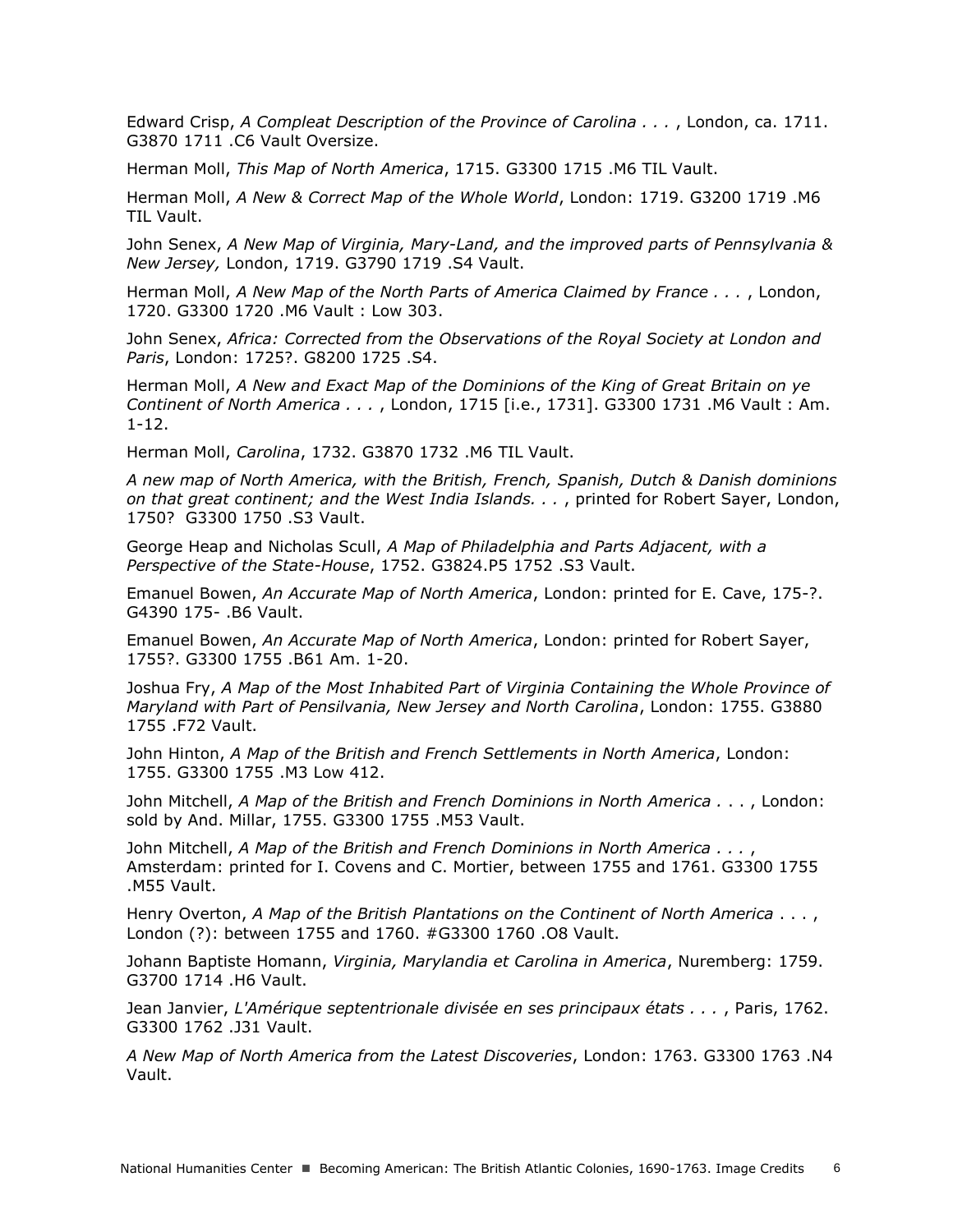Thomas Kitchin, *A New and Accurate Map of the British Dominions in America, According to the Treaty of 1763 . . .* , London: printed for Andrew Millar, 1763. G3300 1763 .K5 Low 503.

John Spilsbury, *A New Map of North America from the Latest Discoveries*, 1763. G3300 1763 .S6 Vault.

J. B. Homann, *Amplissima regionis Mississipi* . . . , Germany, 1763? — cartouche with representation of Native Americans. G3300 1763 .H62 Low 475.

*Cantonment of the Forces in North America 11th. Octr. 1765*, 1765. G3301.R2 1765 .C3 Vault.

L. Delarochette, *A Map of North America* . . . , London (?), 1765. G3300 1765 .D42 Vault.

Richard W. Seale, *A New and Accurate Map of North America,* 1763. G3300 1763 .S4 Vault.

*A Map of 100 Miles round Boston*, from *Gentleman's Magazine*, June 1775. G3764.B6A1 1775 .M32 Vault

*A Map of Connecticut and Rhode Island*, in *The Gentleman's Magazine and Historical Chronicle* (November 1776), vol. 46. 1776. G3780 1776 .M2 TIL Vault.

*A View of Charles-Town, the Capital of South Carolina*, painted by Thomas Leitch, engraved by Samual Smith, London, 1776. LC-DIG-pga-02794.

Thomas Hyde Page, *A Plan of the Town of Boston and Its Environs . . .* , 1776. G3764.B6S3 1776 .P3 Faden 33

*Plan of New York and Staten Island with Part of Long Island*, 178?. No. G3804.N4A1 178- .P5 Vault.

William Faden, *A Map of South Carolina and a Part of Georgia*, London, 1780. G3910 1780 .F3 Vault.

Mary Van Schaack, *Map of the World with the Most Recent Discoveries*, 1811. G3200 1811 .V2 Vault.

### **LIBRARY OF CONGRESS. Manuscript Division. Washington, DC.** [WEBSITE](http://www.loc.gov/rr/mss/)

Courtesy of the Library of Congress.

Benjamin Franklin. Plan of Proposed Union (Albany Plan), manuscript, 1754. Hazard Papers in the Peter Force Collection, (2.00.02) [Digital ID# us0002 2, us0002us0002\_2].

Drawing of a piece of tin foil hit by lightning, in essay of Benjamin Franklin on the effects of lightning, 1777.

Certificate of membership of Thomas Mann Randolph in the American Philosophical Society, Philadelphia, 18 April 1794. The Thomas Jefferson Papers, Series 6, Randolph Family Manuscripts, 1760-1889.

Indenture contract between Frederick Baker, London, and Charles Baker, Bristol, 1774. Papers of George Washington.

## **LIBRARY OF CONGRESS. Prints & Photographs Division. Washington, DC.**

[WEBSITE](http://www.loc.gov/pictures/#show_search_options) Courtesy of the Library of Congress.

**PORTRAITS**, in alphabetical order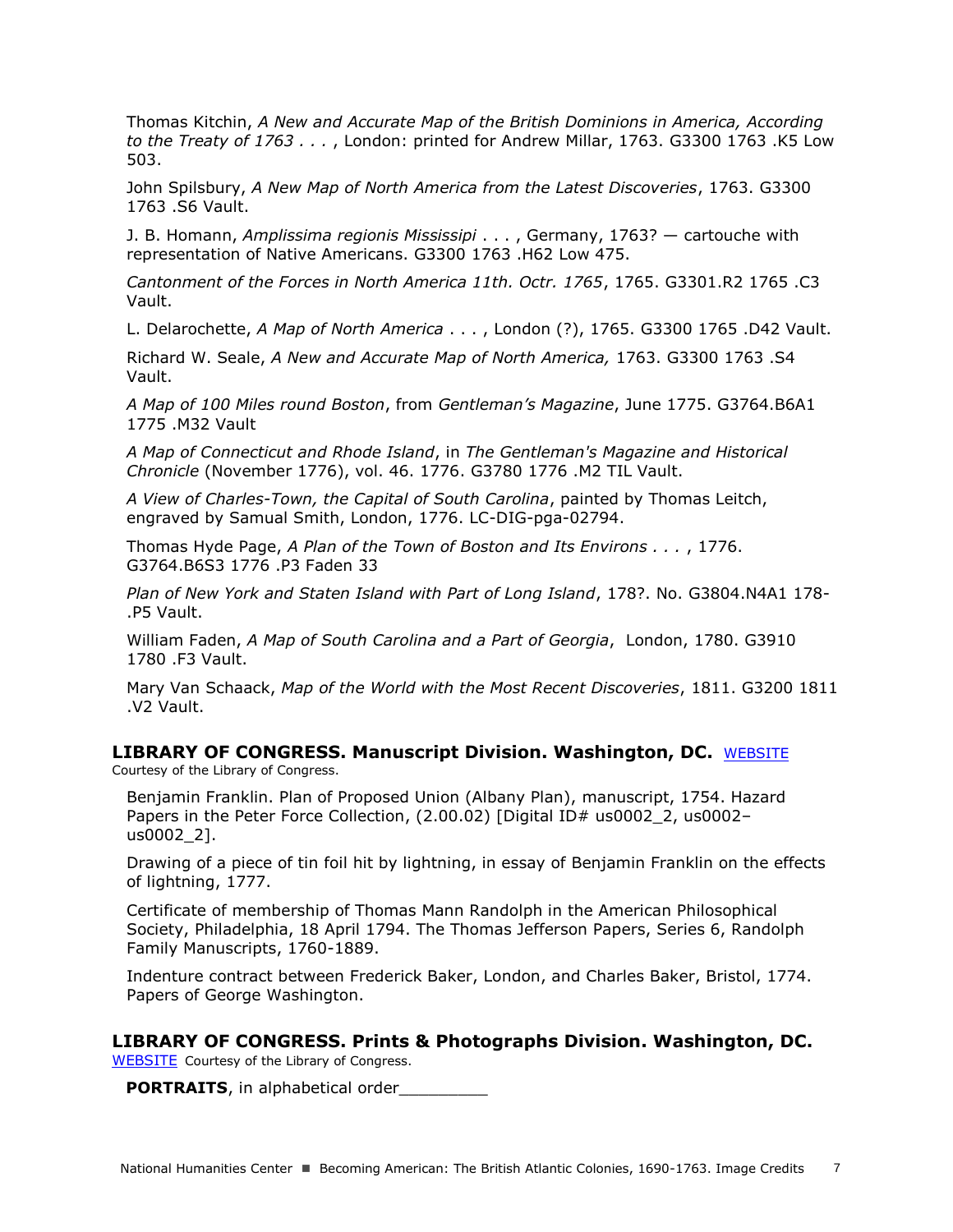Benjamin Franklin, head-and-shoulders portrait, photograph (1907) of portrait by Joseph-Siffrède Duplessis. LC-USZC4-7214.

Cotton Mather, mezzotint portrait by Peter Pelham, Boston: 1728; restrike 1860. LC-USZC4-4597.

Sir Isaac Newton, engraving by James McArdell, 1760. LC-USZ62-10191.

Francis Daniel Pastorius, bas-relief made in Philadelphia, photograph ca. 1897. LC-USZ62-96916.

Phillis Wheatley, portrait engraving captioned "Negro servant to Mr. John Wheatley, of Boston," by Scipio Moorhead, London, 1773. LC-USZC4-5316.

George Whitefield, detail of engraving captioned "Parrawankaw [and] Dr. Squintum," London, 1769. LC-USZ62-45684.

George Whitefield, engraving by Elisha Gallaudet, 1774. LC-USZ62-45506.

#### **NON-PORTRAITS**, in chronological order\_\_\_\_\_\_\_\_\_

Proclamation of Joseph Dudley, governor of Massachusetts Bay, banning commerce and trade with the French in Canada, 29 March 1715. Printed Ephemera Collection, #Portfolio 33, Folder 50.

John Carwitham, *A South East View of the Great Town of Boston in New England in America*, engraving, between 1730 and 1760?. LC-USZC4-628.

"Join, or Die," woodcut illustration in *The Pennsylvania Gazette*, 9 May 1754; published by Benjamin Franklin. LC-USZC4-5315.

Thomas Pownal, *A Design to Represent the Beginning and Completion of an American Settlement or Farm*, engraving by James Peake after painting by Paul Sandby after design by Gov. Thomas Pownall, 1761; in *Scenographia Americana*, London, 1768. LC-DIG-pga-04017.

*The South Prospect of the City of New York in America* , engraving, illustration in *The London Magazine*, August 1761. LC-USZ62-69489.

Thomas Leitch, *A View of Charles-Town, the Capital of South Carolina*, engravng by Samuel Smith, 1766. LC-DIG-pga-02794.

John Montrésor, *A Plan of the City of New-York and Its Environs to Greenwich . . .* , London: 1766. G3804.N4 1766 .M6 Vault.

Francesco Bartolozzi, *Britannia*, engraving, 1768. LC-USZ62-45529.

George Heap, *An East Prospect of the City of Philadelphia; Taken by George Heap from the Jersey Shore . . . ,* engraved by Thomas Jefferys, etching, 1768. PGA-Jefferys—East prospect of the city ... (D size) [P&P]

Thomas Leitch, *A View of Charles-Town, the Capital of South Carolina*, engraving by Samuel Smith, 1776,. LC-DIG-pga-02794.

Sabine Hall (plantation house of Landon Carter), Richmond County, Virginia, photograph, ca. 1937. Historic American Buildings Survey, HABS VA,80-WAR.V,2—1.

Westover Plantation (plantation house of William Byrd II), Charles City, Virginia, color photograph, 1939. Historic American Buildings Survey, HABS VA,19-WEST,1--79 (CT)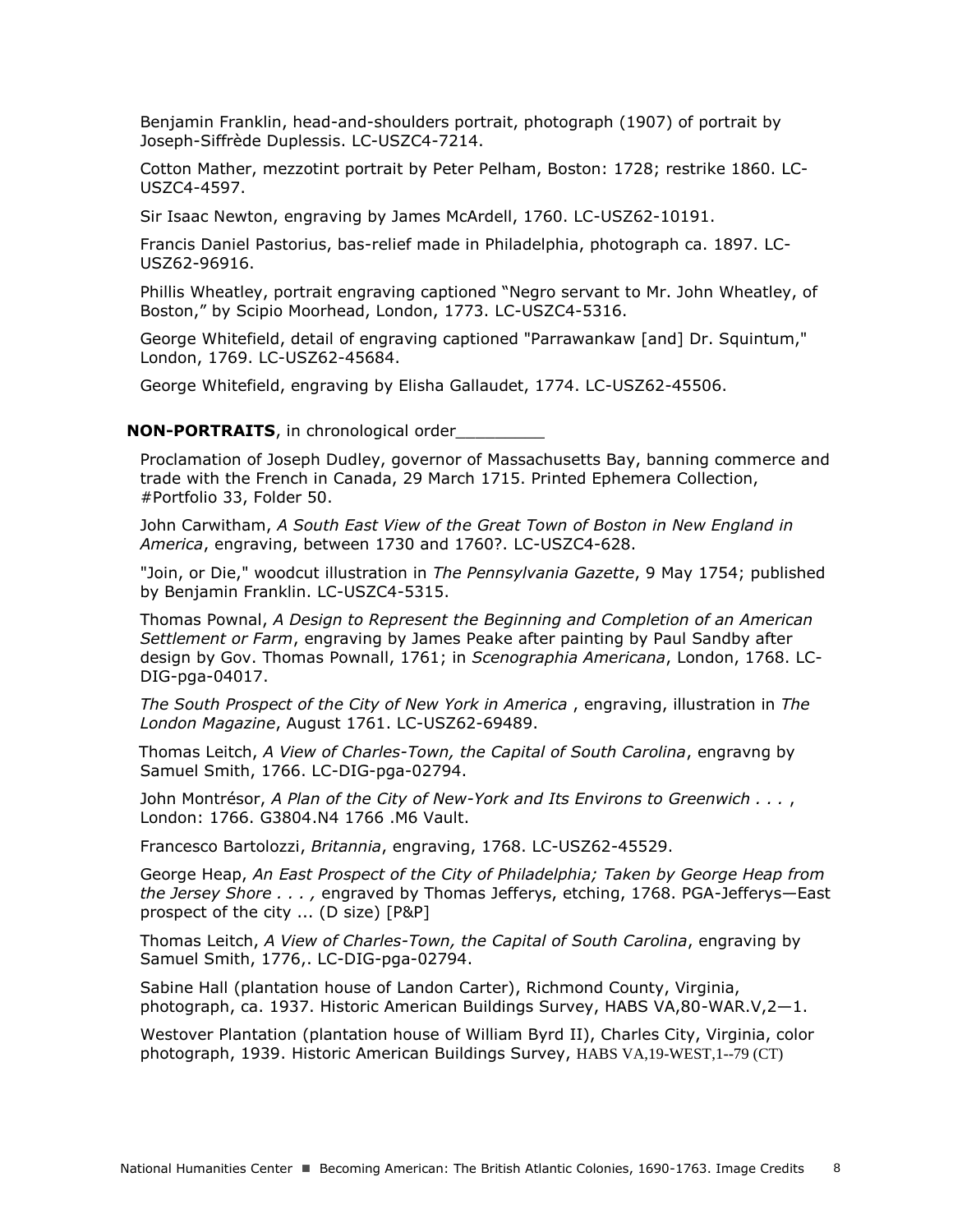Drayton Hall, near Charleston, South Carolina, main house of the rice plantation, built 1738-1742, photograph, 1973. Historic American Buildings Survey, HABS SC,10- CHAR.V,8—4.

## **LIBRARY OF CONGRESS. Rare Book & Special Collections Division**.

Washington, DC. [WEBSITE](http://www.loc.gov/pictures/#show_search_options) Courtesy of the Library of Congress. Items in chronological order.

Blank court summons form, completed with summons to "David Geary of Stoneham," 1700. Printed Ephemera Collection; Portfolio 36, Folder 8c.

"Prices of Goods supplyed to the Eastern Indians," Massachusetts, 1703. Printed Ephemera Collection; Portfolio 33, Folder 33.

Elegaic poem, Boston, 1713. [An elegy in memory of the worshipful Major ThomasLeonard]. Printed Ephemera Collection; Portfolio 33, Folder 43.

Governor's proclamation, Boston, 1715. [A proclamation against commerce & trade with the French of Canada . . .] Printed Ephemera Collection, Portfolio 33, Folder 50.

Robert Beverley, Jr., *The History and Present State of Virginia*, 1705; title page and frontispiece of second edition, 1722.

Governor's speech to the colonial assembly, Philadelphia, Pennsylvania, 1725. [The speech of Sir William Keith] Printed Ephemera Collection; Portfolio 140, Folder 11.

Memorial broadside, In remembrance of Mr. Samuel Hirst. Boston, 1727?. Printed Ephemera Collection; Portfolio 34, Folder 5c.

"Rules for the Year 1735," Appendix 3 in Trustees of the Colony of Georgia, *An Account Showing the Progress of the Colony of Georgia in America*, 1741, details; as published in Peter Force, ed., *Tracts and Other Papers Relating Principally to the Origin, Settlement, and Progress of the Colonies in North America from the Discovery of the Country to the Year 1776*, Vol. I, 1836.

Memorial broadside with elegaic poem, Massachusetts, 1736. [An elegy upon the much lamented deaths of two desireable brothers] Printed Ephemera Collection; Portfolio 34, Folder 33.

Benjamin Lay, *All Slave-keepers That Keep the Innocent in Bondage, Apostates*, 1737, title page.

*Poor Richard, 1739: An Almanack for the Year of Christ 1739*, Philadelphia, 1738, cover.

Proclamation of Lieut. Gov. Spencer Phips offering a reward for the apprehension of Robert Rowland and Fobes Little, Boston, 1751. Printed Ephemera Collection; Portfolio 35, Folder 2b.

Governor's proclamation to postpone ("prorogue") the colonial assembly, Boston, Massachusetts, 1753. Printed Ephemera Collection; Portfolio 35, Folder 7.

Scriptural text in German, Pennsylvania,1755. Printed Ephemera Collection; Portfolio 142, Folder 5.

Poem on the execution of slaves, Boston, 1755. [A few lines on occasion of the untimely end of Mark and Phillis, who were executed at Cambridge, September 18th for poysoning their master, Capt. John Codman of Charlestown.Printed Ephemera Collection] Portfolio 35, Folder 15a.

Poem on the 1755 earthquake, Boston, Massachusetts, 1755. [Lines made after the great earthquake, in 1755]. Printed Ephemera Collection; Portfolio 35, Folder 15.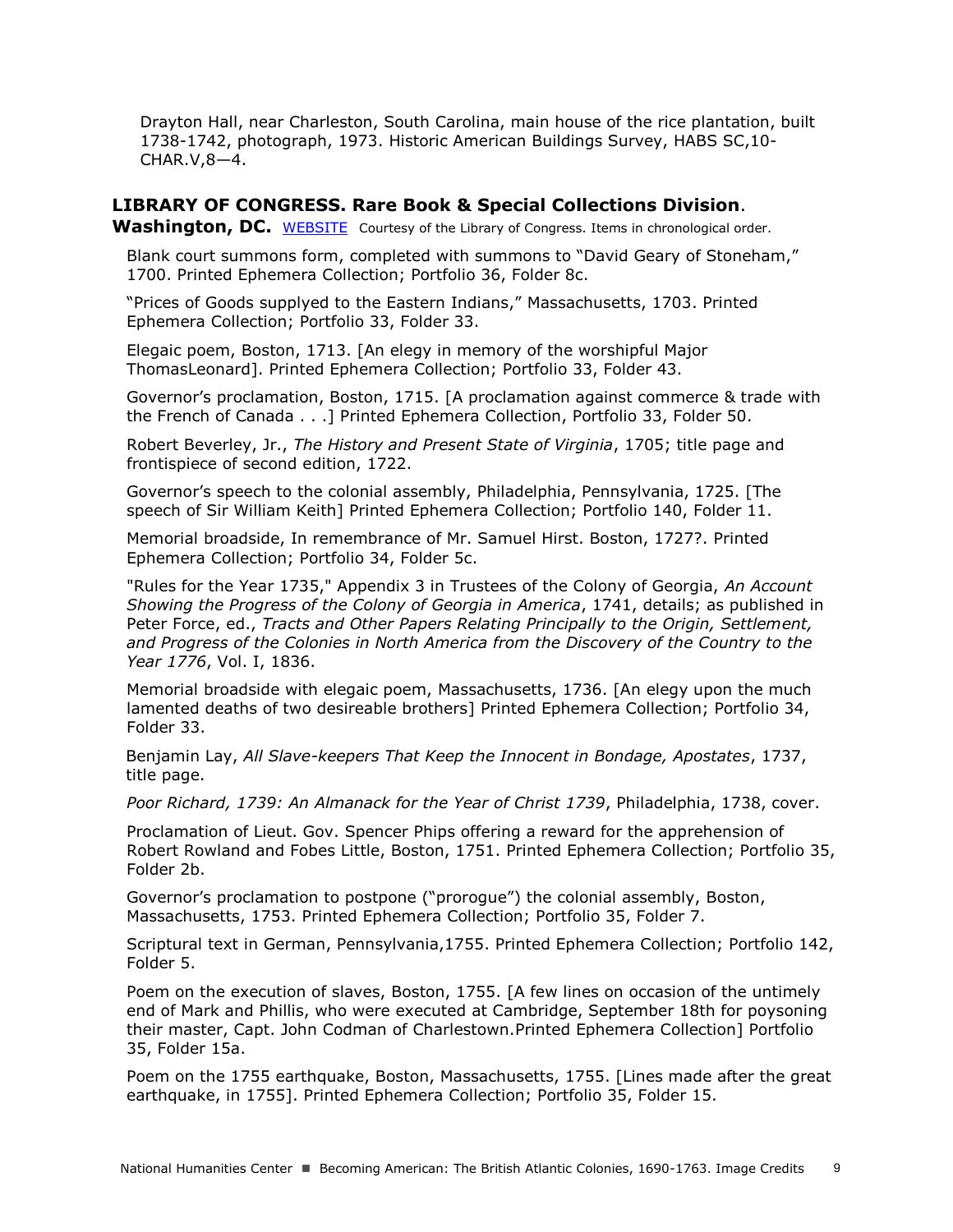Blank militia training form, completed with orders to appear "at the usual place of parade," Massachusetts, 1756. Printed Ephemera Collection; Portfolio 35, Folder 17a.

Poem on the appearance of Halley's Comet, Boston, Massachusetts, 1759. [Blazing-stars passengers of God's wrath] Printed Ephemera Collection; Portfolio 35, Folder 26.

Blank indenture form, completed with contract of a "free Negroe," Philadelphia, Pennsylvania, 1760. [KNOW all Men, by these Presents, That I Thomas Legea a Free Negroe] Printed Ephemera Collection; Portfolio 142, Folder 16b.

Anthony Benezet. *Observations on the Inslaving, Importing and Purchasing of Negroes*, 1760, title page.

### **LIBRARY OF CONGRESS & THE NATIONAL LIBRARY OF THE NETHERLANDS.**

[WEBSITE](http://international.loc.gov/intldl/awkbhtml/awkbhome.html) Courtesy of the Library of Congress and the National Library of the Netherlands.

Jan Velten, "American bald eagle," illustration in *Wonderen der Natuur [Wonders of Nature*], 1700. Repository: Plantage Library, Library of the University of Amsterdam, #ISBN 35401.

## **LINDA HALL LIBRARY OF SCIENCE, ENGINEERING, AND TECHNOLOGY.**

**Kansas City, Missouri.** [WEBSITE](https://www.lindahall.org/) Permission request submitted.

Robert Hooke, *Micrographia*, 1655, illustration of the moon's surface drawn from telescopic study.

**MARYLAND HISTORICAL SOCIETY. Baltimore, Maryland.** [WEBSITE](http://www.mdhs.org/) Reproduced by permission.

Justus Englehardt Kühn, portrait of Henry Darnall III, oil on canvas, ca. 1710, 1912-1-3.

Medal of the Tuesday Club of Annapolis, Annapolis, Maryland, May 14, 1746.

Dr. Alexander Hamilton, two sketches in Hamilton's *History of the Ancient and Honorable Tuesday Club*, 1750s: (1) Hamilton's self-portrait as Tuesday Club member "Loquacious Scribble"; (2) "The Grand Clubical Battle of the Great Seal, and the decathedration of the Lord President."

### **MARYLAND STATE ARCHIVES. Annapolis, Maryland.** [WEBSITE](http://msa.maryland.gov/) [ARCHIVES OF](http://www.aomol.net/html/index.html)

[MARYLAND ONLINE](http://www.aomol.net/html/index.html) Reproduced by permission.

Indenture contract, Maryland, 1682 [names illegible], Type B, Middlesix County.

## **MASSACHUSETTS HISTORICAL SOCIETY. Boston, Massachusetts.** [WEBSITE](http://www.masshist.org/)

Reproduced by permission.

Samuel Sewall, *The Selling of Joseph: A Memorial*, Boston: printed by Bartholomew Green and John Allen, 1700, title page.

*A Prospect of the Colledges in Cambridge in New England*, engraving attributed to John Harris after William Burgis, 1726 (first state, with hand coloring).

Pages from the diaries of John Adams: (1) Diary One (18 Nov. 1755-29 Aug. 1756), p. 22; (2) Diary Four (Oct. 1759-20 Nov. 1761, Nov. 1772), p. 3; (3) Diary Ten (24 Jan.-21 Feb. 1765, Aug. 1765), front cover verso, p. 10; in [Adams Family Papers: An Electronic](http://www.masshist.org/digitaladams/)  [Archive.](http://www.masshist.org/digitaladams/)

Benjamin Blyth, portrait of John Adams, pastel on paper, ca. 1766.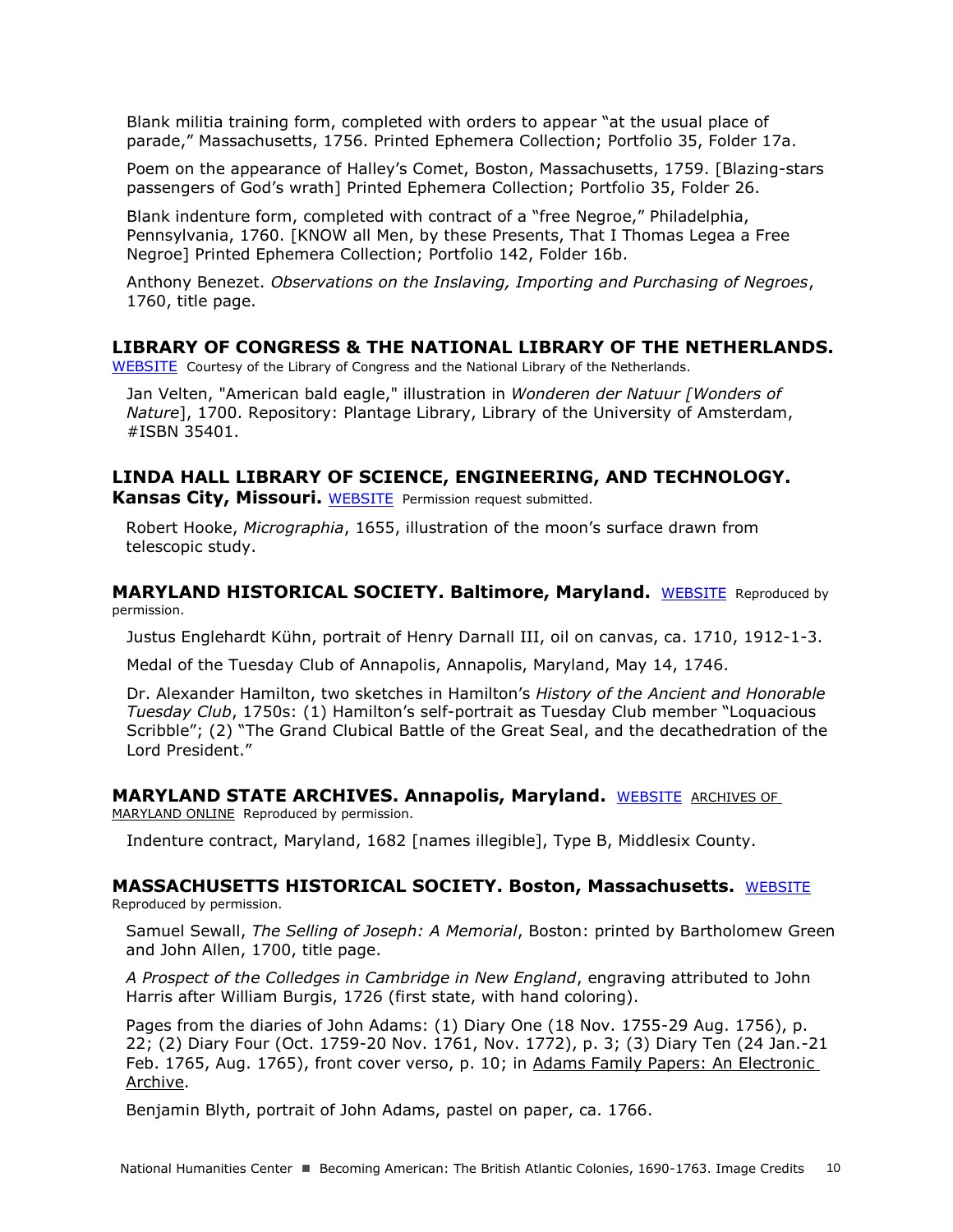### **MICHAEL C. MCCRACKEN.** Reproduced by permission.

Photographs (two) of the South Carolina historical marker for the Stono Rebellion (1739), uploaded 2006 on [waymarking.com.](http://www.waymarking.com/waymarks/WMV8D_10_48_The_Stono_Rebellion_1739)

### **METROPOLITAN MUSEUM OF ART. New York, New York.** [WEBSITE](http://www.metmuseum.org/) Permission request submitted.

Teapot, silver, 1700-1715, by Jacob Boelen. Gift of Mrs. Lloyd K. Garrison, in memory of her father, Pierre Jay, 1961. #61.246a,b.

Room from the Hewlett House, Woodbury, New York, ca. 1740-60. Gift of Mrs. Robert W. de Forest, John B. Dunn, William B. Codling, and Edwin N. Rowley, 1910. #10.183.

Portrait of Catherina Elmendorf, 1752, oil on canvas, by an unknown creator. Gift of Katharine H. Aldrich, 2006. #2006.418.

Bureau table, mahogany, chestnut, tulip poplar, white pine, ca. 1765, detail; attributed to John Townsend, Newport, Rhode Island. Gift of Mrs. Russefll Sage, 1909. #10.125.83.

Chest of drawers, made of mahogany, white pine, chestnut, and tulip poplar; created by John Townsend, Newport, Rhode Island, 1765, #27.57.1.

Henry Benbridge, *Portrait of a Gentleman*, miniature portrait, water color on invory in gold-colored locket set with garnets, ca. 1770. Dale T. Johnson Fund, 1996. #1996.563

Silver spoon created by Paul Revere, 1770s. Rogers Fund, 1938. #38.98.

**MUSEUM OF FINE ARTS, BOSTON. Boston, Massachusetts. [WEBSITE](http://www.mfa.org/) Reproduced** by permission.

John Greenwood, *Jersey Nanny*, mezzotint, 1748. Gift of Henry Lee Shattuck, 1971.715.

### **NATIONAL PORTRAIT GALLERY. Smithsonian Institution. Washington, DC.** [WEBSITE](http://www.npg.si.edu/) Permission request submitted.

William Williams, portrait of Benjamin Lay, oil on mahogany panel, ca. 1750-1758. Made possible by a generous contribution from the James Smithson Society. NPG.79.171.

**NEW [BERN-CRAVEN COUNTY \[NC\] PUBLIC LIBRARY.](http://newbern.cpclib.org/index.htm)** WEBSITE Permission request [submitted.](http://newbern.cpclib.org/index.htm)

Christoph von Graffenried, *[Plan of the Swiss Colony in Carolina Begun in 1710](http://newbern.cpclib.org/index.htm)*, map, publ. [1716.](http://newbern.cpclib.org/index.htm)

#### **NEW YORK PUBLIC LIBRARY. Digital Library. New York, New York.** [WEBSITE](http://digitalgallery.nypl.org/nypldigital/index.cfm) Courtesy of the New York Public Library, Digital Library.

**PORTRAITS**, in alphabetical order

John Martin Bolzius, engraving, n.d. 1122038

Charles Chauncy, portrait engraving captioned "Second President of Harvard College," n.d. 1215377.

Cadwallader Colden, engraving by Vistus Balch, n.d. 465959.

Joseph Dudley, engraving. 424448.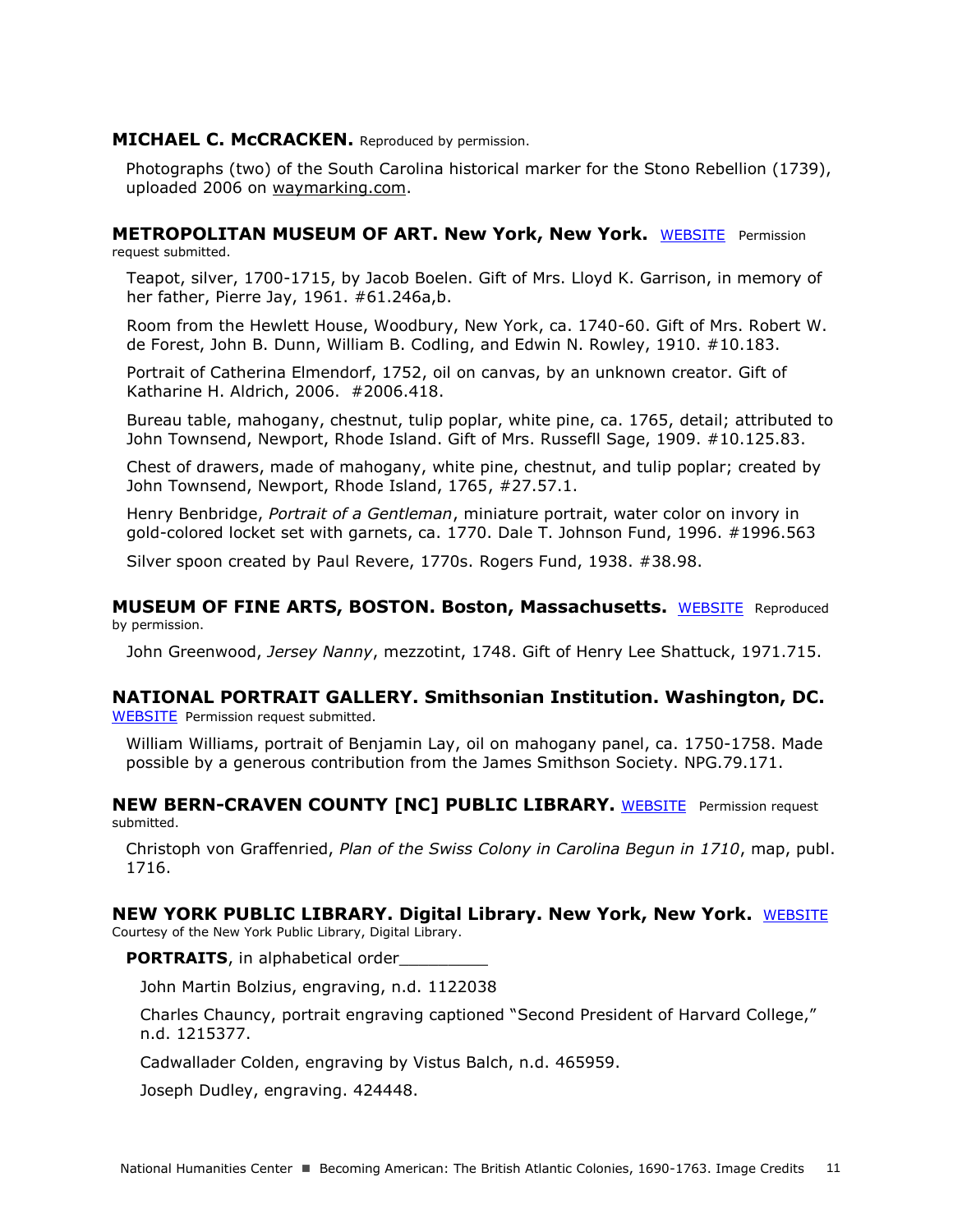Jonathan Edwards, uncited illustration captioned "Rev. Jona. Edwards." 1227704.

Benjamin Franklin, engraving by Benson John Lossing, ca. mid 1800s, after Joseph-Siffrède Duplessis. 421802.

Francis Hopkinson, stipple engraving painted by Pine, engraved by J. Heath, and published by Joseph Delaplaine, n.d. 1257854.

Thomas Hutchinson, engraving, n.d. 1264236.

"Job, son of Sollimon Dgiallo [Job ben Solomon], high priest of Bonda in the country of Foota, Africa," illustration in *The Gentleman's Magazine*, London, June 1750. 497429.

Cotton Mather, engraving, n.d. 1663506.

Thomas Pownall, Member of Parliament, n.d. 422899.

*Tomo Chachi, Mico or King of Yamacraw, and Tooa-nahowi his Nephew, Son to the Mico of the Etchitas* [Hitchitis], mezzotint by John Faber from the portrait painted in England by Willem Verelst, 1734. 806905.

George Whitefield, engraving by Thomas Trotter, 1783. 422729.

### **NON-PORTRAITS**, in chronological order\_\_\_\_\_

English tobacco labels, 18<sup>th</sup>-19<sup>th</sup> centuries, in F. W. Fairholt, *Tobacco, Its History and Associations*, 1859: (1) W. Bradley's Best Virginia Tobacco, 1107750; (2) Lawrence Best Virginia, 1107710; (3) London's Virginia, 1107707.

John Seller, *Pensilvania*, map, 1703. 433730.

William Henry Toms, *To his excellency James Glen Esq. . . . this prospect of Charles Town . . .* , etching, 1739. 54915.

*View of William and Mary College, Williamsburg, Virginia*, engraving, ca. 1740 (20th century restrike of 18th century print). 54692.

Drawing of Yale College captioned "To the honorable Jonathan Law Esqr., Govr. of Connecticut . . . this prospect of Yale College," engraving by Thomas Johnston, 1749. 53920.

*An East Perspective View of the City of Philadelphia, in the Province of Pensylvania . . . ,*  depicted date, 1752; John Carwitham, engraver; George Heap, artist; created date, ca. 1778. 53923.

*A South East View of the Great Town of Boston in New England in America*, depicted date, ca. 1739; engraving by John Carwitham, engraver, probably printed after 1764. 53917.

*A South East View of the City of New York*, in North America, engraving by Pierre Charles, ca. 1763. 1650627.

*A View of Fort George with the City of New York from the SW*, depicted date, 1731- 1736?; engraving by John Carwitham, print issued after 1764. 54695.

*The Indians delivering up the English Captives to Colonel Bouquet near his Camp at the Forks of Muskingum in North America in 1764*, hand-colored engraving in *An Historical Account of the Expedition against the Ohio Indians* . . . , 1766. 1638461

James Hulett, *A View of the House of Employment, Alms-House, Pennsylvania Hospital, and Part of the City of Philadelphia*, ca. 1767. 54183.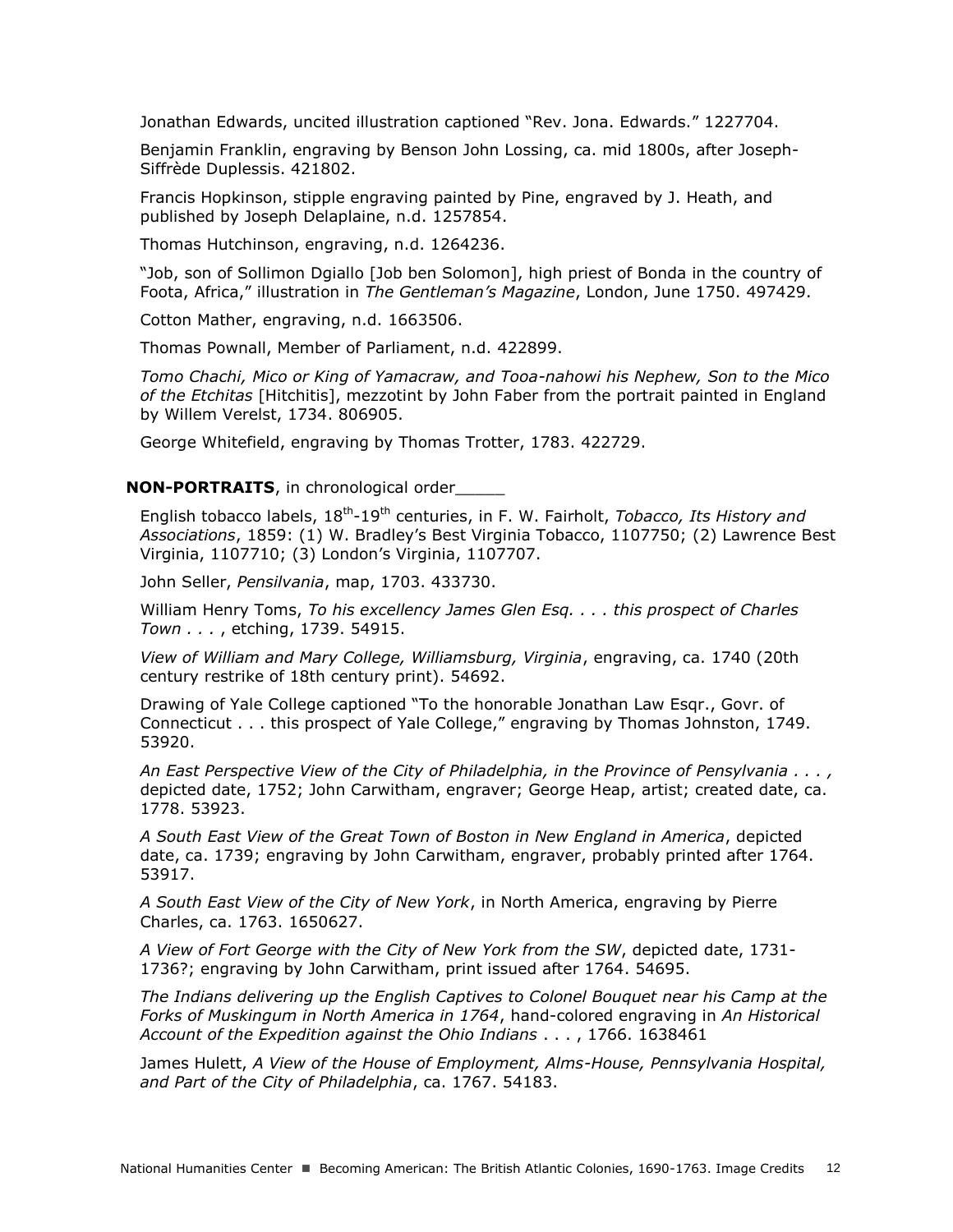William Price, *A new plan of ye great town of Boston in New England in America . . .* , Boston, 1769. G3764.B6 1769 .P7 Vault.

*Prospect of the City of New York,* woodcut in *New York Almanac*, 1771, accessed through Early American Imprints, American Antiquarian Society with Readex/Newsbank*.*

Thomas Kitchin, *Map of New York . . .* , 1778. 484188.

*View of Columbia College in the city of New York*, by J. Anderson, engraving by Cornelius Tiebout, from *The New-York Magazine, or Literary Repository*, May 1790. 54235.

Yale, engraving by John Greenwood, with inscription "To the honorable Jonathan Law Esqr. Govr. of Connecticut . . . this prospect of Yale College . . . ." 1749. 53920.

*View of the Entrance of St. John's, Newfoundland*, etching by J. Wells, after a drawing by Rev. J. Hall, aquatint.

Francis Scott King, *A South East Prospect of the City of New York in 1756-7 with the French Prizes at Anchor*, engraved for the Society of Iconophiles, New York, 1905, after a painting in the possession of the New York Historical Society. 1650623.

*Negroes Just Landed from a Slave Ship*, engraving in Richard Philips, *A General Description of the People of Africa*, 1810. 1244207.

Log of the slave ship *Lawrance*, 1730-1731. 486284.

Section of a slave ship, engraving from Robert Walsh, *Notices of Brazil in 1828 and 1829*, 1830, as reprinted in Matthew Carey, *Letters on the Colonization Society*, 1832. 1245605.

*King's College, erected in 1756* (later Columbia University), illlustration in Mary L. Booth, *History of the City of New York from Its Earliest Settlement to the Present Time*, 1859. 801265.

## **NEW YORK PUBLIC LIBRARY. Manuscripts & Archives Division. New York,**

New York. [WEBSITE](http://www.nypl.org/locations/schwarzman/manuscripts-division) Courtesy of the New York Public Library.

*Philadelphia, April 7, 1781*, broadside, Philadelphia, 1781 [Early American Imprints 17391].

## **NEW YORK STATE HISTORICAL ASSOCIATION. Fenimore Art Museum.**

Cooperstown, New York. [WEBSITE](http://www.nysha.org/) Permission request submitted.

John Heaten (attributed to), the Van Bergen overmantel (mural painting), oil on wood, ca. 1728-1738. N0366.1954.

## **OXFORD MUSEUM OF THE HISTORY OF SCIENCE. Oxford, England, UK.**

[WEBSITE](http://www.mhs.ox.ac.uk/) Permission request submitted.

Lodestone, brass-mounted, ca. 1700?, photograph. #42111.

Gregorian reflecting telescope, English, ca. 1710, photograph. #20020.

Terrestrial globe, English, ca. 1718, by John Senex, photograph. Oriel College Collection, #28920.

## **OYSTER BAY HISTORICAL SOCIETY. Oyster Bay, New York.** [WEBSITE](http://www.oysterbayhistorical.org/) Reproduced

by permission.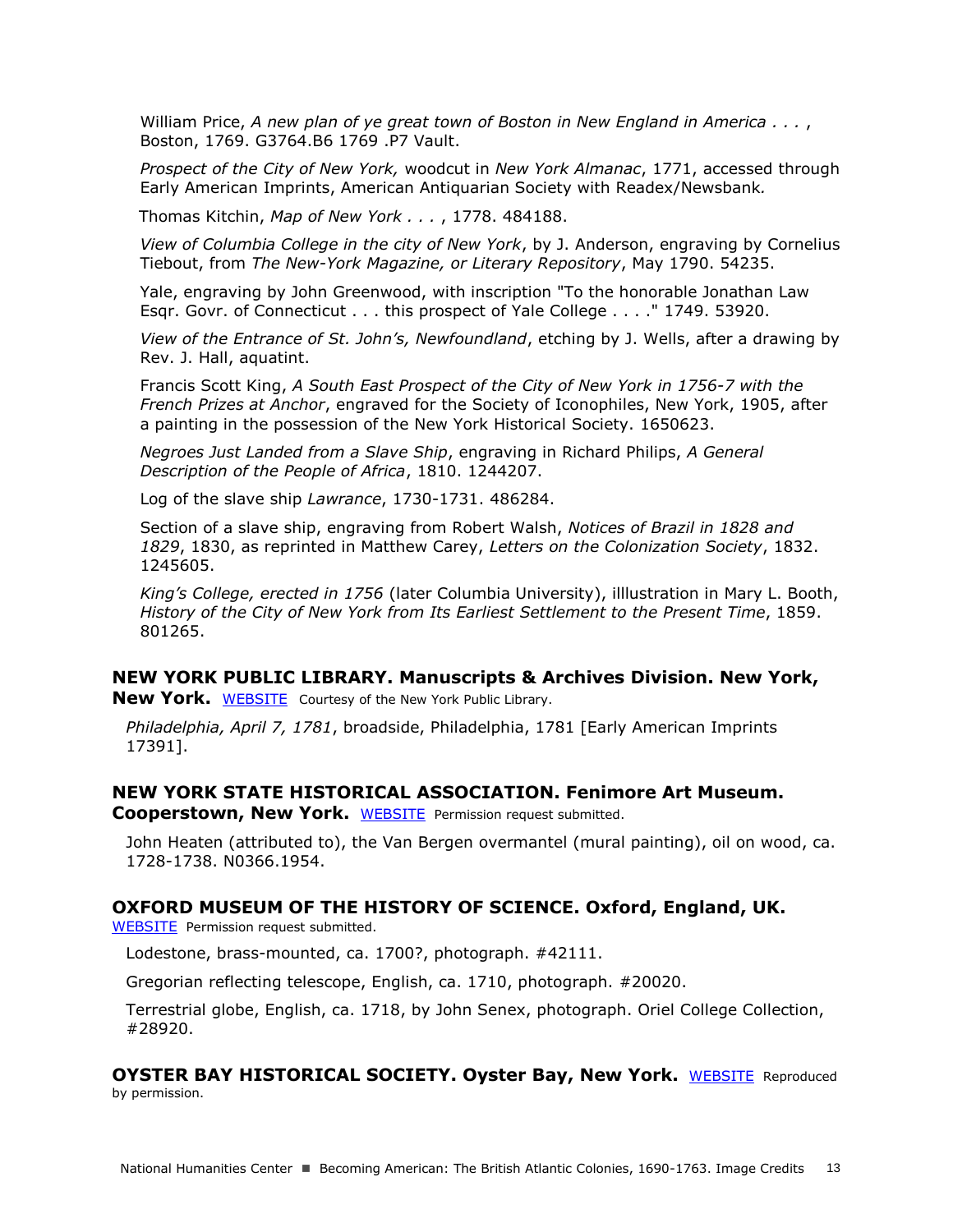Page from the diary of Mary Cooper (including 13 July 1769), originally located in Long Island History, Newsday, Inc., at xml.newsday.com/community/guide/lihistory/.

## **PHILADELPHIA HISTORY MUSEUM AT THE ATWATER KENT. Philadelphia,**

**Pennsylvania.** [WEBSITE](http://www.philadelphiahistory.org/) Reproduced by permission.

Gustavus Hesselius, portrait of Tishcohan (Lenni Lenape leader), oil on canvas, 1735, HSP.1834.1.

Gustavus Hesselius, portrait of Lapowinsa (Lenni Lenape leader), oil on canvas, 1735, HSP.1834.3.

## **PHILADELPHIA MUSEUM OF ART. Philadelphia, Pennsylvania.** [WEBSITE](http://www.philamuseum.org/)

Reproduced by permission.

Mason Chamberlin, portrait of Benjamin Franklin, oil on canvas, 1762, Gift of Mr. and Mrs. Wharton Sinkler, 1956; 1956-88-1; photograph by Graydon Wood.

Portrait of the Oneida Chieftain Shikellamy, by unknown artist, oil on canvas, ca. 1820. The Collection of Edgar William and Bernice Chrysler Garbisch, 1966. 1966-219-3.

## **POCUMTUCK VALLEY MEMORIAL ASSOCIATION / MEMORIAL HALL MUSEUM. Deerfield, Massachusetts.** [WEBSITE](http://deerfield-ma.org/) Reproduced by permission.

Joined chest (unidentified creator) made of oak and pine, Hatfield, Massachusetts, 1695- 1720, #1892.13.03.

## **PRINCETON UNIVERSITY ART MUSEUM. Princeton, New Jersey.** [WEBSITE](http://www.princetonartmuseum.org/)

Reproduced by permission.

Portrait of Annis Boudinot Stockton, unidentified creator, Boudinot Collection, Bequest of Mrs. Alexander T. McGill, PP226.

## **ROYAL LIBRARY OF COPENHAGEN. Copenhagen, Denmark.** [WEBSITE](http://www.kb.dk/da/index.html) Reproduced

by permission.

Philip George Friedrich von Reck, sketchbook completed in Georgia, 1736; watercolor illustrations from:

–"The Needles and Shols by the Isle of Wight in the English Channel"

- –Untitled view of town of New Ebenezer
- –The first huts and shelters in Ebenezer ("Die erste Hütten und Gezelte zu Ebenezer")
- –Crocodile ("Alagather eine Art von Crocodill")
- –Opossum ("Ein Rachhuhn")
- –Watermelon
- –PawPaw, Black Walnut, "Waterbird"
- –Creek Indian ("Ein Indianer welcher . . .")
- –Georgia Indians in their natural habitat ("Ein Georgianischer Indianer . . .")
- –Chief of the Yuchi Indian nation Kipahalgwa
- –An Indian Camp
- –Indian war dance ("Ein indianischer Kriegs Tanz")
- –The Mico of the Yuchi name Senkaitschi
- –Indian hunting wear ("Indianer welce auf die Jagd geben")
- –The Indian King and Queen of Uchi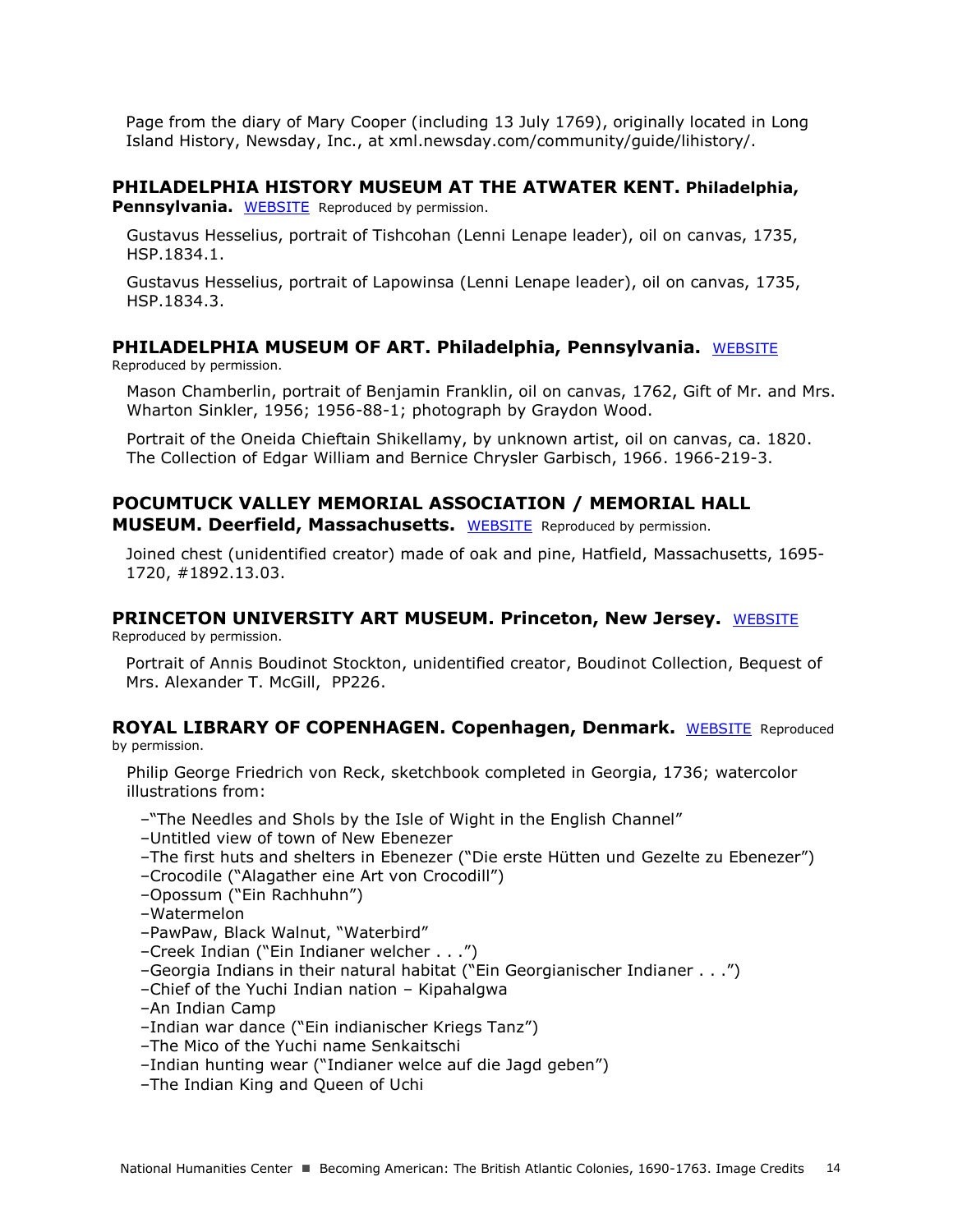**SAINT LOUIS ART MUSEUM. St. Louis, Missouri.** [WEBSITE](http://www.slam.org/). Reproduced by permission.

John Greenwood, *Sea Captains Carousing in Surinam*, oil on bed ticking, ca. 1752-1758. Museum Purchase, 256:1948.

## **SCHOMBURG CENTER FOR RESEARCH IN BLACK CULTURE, New York Public**

**Library.** [WEBSITE](http://www.nypl.org/locations/schomburg) Courtesy of the Schomburg Center, NYPL.

Ship from Africa. *Krydseren kommer!* illustration in Daniel Bruun, *Afrika; dets opdagelse, erobring og kolonisation. Populaert frematillet*, 1901, detail. Digital ID 1242108.

**SMITHSONIAN AMERICAN ART MUSEUM. Washington, DC. [WEBSITE](http://americanart.si.edu/) Permission** request submitted.

John Valentine Haidt, *Young Moravian Girl*, oil on canvas, ca. 1755-1760, #1987.32.

**SMITHSONIAN INSTITUTION LIBRARIES. Washington, DC. [WEBSITE](http://www.sil.si.edu/DigitalCollections/HST/Huygens/huygens.htm) Reproduced** by permission.

Christiaan Huygens, *Systema Saturnium . . .* , 1659, illustration, p. 55.

## **SOUTHWARK CATHEDRAL. London, England, UK.** [WEBSITE](http://cathedral.southwark.anglican.org/) Reproduced by permission.

Memorial to Mahomet Weyonomon, leader of the Mohegans [Mohicans], sculpted from a piece of Connecticut granite by British sculptor Peter Randall Page, dedicated in 2006 by Queen Elizabeth II at Southwark Cathedral, London, site of Mahomet's burial, photograph, ca. 2006. © Chapter of Southwark Cathedral.

## **UNIVERSITY OF ALABAMA. W. S. Hoole Special Collections Library.**

**Cartographic Research Laboratory. Tuscaloosa, Alabama.** [WEBSITE](http://alabamamaps.ua.edu/index.html) Reproduced by permission.

Nicholas Sanson, *Amerique Septentionale*, map, Paris: 1690.

Herman Moll, *The Scots Settlement in America called New Caledonia*, map, 1732.

*A Map of the British Plantations on the Continent of America*, map, 1738.

Giles Robert de Vaugondy, *Carte de la Virginie et du Maryland*, map, 1755.

Anthony Findley, *The World on Mercator's Projection*, map, London: 1798.

## **UNIVERSITY OF DELAWARE LIBRARY. Special Collections. Newark,**

**Delaware.** [WEBSITE](http://www.lib.udel.edu/ud/spec/exhibits/hort/herbals.htm) Reproduced by permission.

Caspar Commelin, *Praeludia botanica* . . . , 1703; illustration, "Geranium africanum."

### **UNIVERSITY OF GLASGOW LIBRARY. Special Collections. Glasgow,**

**Scotland, UK. [WEBSITE](http://www.gla.ac.uk/)** Reproduced by permission.

Govard Bidloo, *Anatomia humani corporis*, 1685; illustration of arm and hand muscles.

### **UNIVERSITY OF NORTH CAROLINA AT CHAPEL HILL LIBRARY. Online Collection: Documenting the American South. Chapel Hill, North Carolina.**  [WEBSITE](http://docsouth.unc.edu/nc/lawson/menu.html) Reproduced by permission.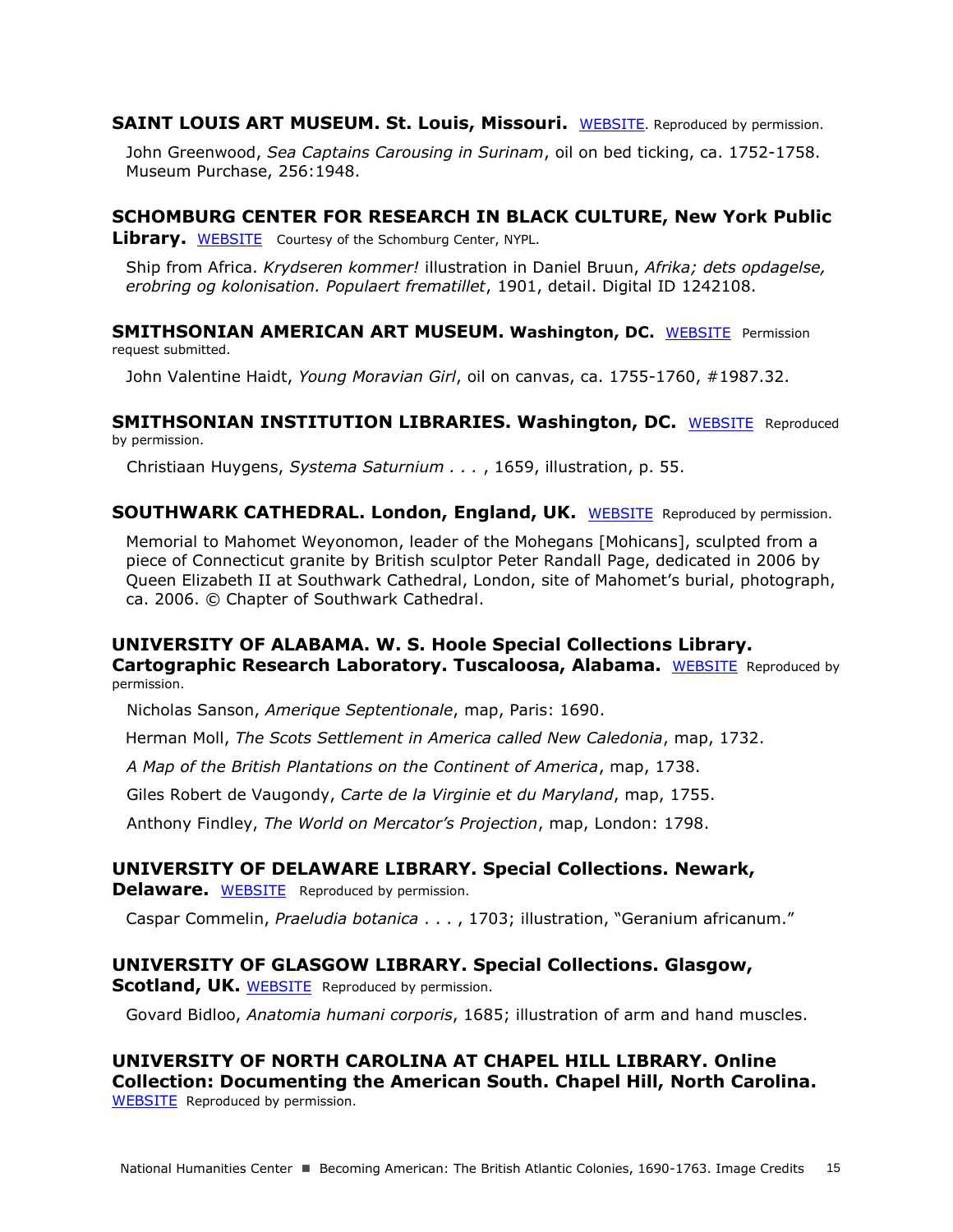Illustrations from John Lawson, *A New Voyage to Carolina . . .* , London: 1709: buffalo, black snake, tortoise, possum, rattlesnakes.

### **UNIVERSITY OF NOTRE DAME LIBRARIES. Dept. of Special Collections. South Bend, Indiana.** [WEBSITE](http://www.coins.nd.edu/ColCoin/) Reproduced by permission.

Pennsylvania five-pound paper note ("bill of credit"), reverse, with phrase "To Counterfeit is D E A T H"; printed by Benjamin Franklin; issued May 1, 1760.

## **UNIVERSITY OF PENNSYLVANIA. Art Collection. Philadelphia,**

**Pennsylvania.** [WEBSITE](http://www.upenn.edu/curator/collection.html) Reproduced by permission.

**'**

Edward D. Marchant, portrait of William Smith, copy after Gilbert Stuart, oil, n.d., 0000.0777.

### **UNIVERSITY OF PENNSYLVANIA. University Archives & Records Center. Philadelphia, Pennsylvania.** [WEBSITE](http://www.archives.upenn.edu/) Reproduced by permission.

Portrait of William Smith, oil, copy of portrait after Gilbert Stuart, n.d.

Admission tickets to "Dr. Shippen's anatomical lectures," (ID 20030429004) and to a lecture on chemistry and the theory and practice of physic (ID 20030429008), 1768, College of Philadelphia.

Academy of Philadelphia (later University of Pennsylvania): Fourth Street Campus, College Building (built 1740) and Dormitories and Charity School (built 1762); reproduction of an original pencil sketch by Frank H. Taylor, 1918. #20040114014.

### **UNIVERSITY OF PENNSYLVANIA LIBRARIES. Kislak Center for Special Collections, Rare Books & Manuscripts. Philadelphia, Pennsylvania.** [WEBSITE](http://www.library.upenn.edu/rbm/) Reproduced by permission.

Benjamin Franklin: Engraving by G. F. Storm, n.d [not before 1730], from the original picture in the posssession of Thomas W. Summer, Esq. Edgar Fahs Smith Collection, #P/F857.17M.

### **UNIVERSITY OF VIRGINIA. Tracy W. McGregor Library of American History. Charlottesville, Virginia.** [WEBSITE](http://www2.lib.virginia.edu/small/collections/mcgregor/) Reproduced by permission.

Tobacco label captioned "The Virginia Planters Belt Tobacco," 1600s-1700s.

Rev. Cotton Mather, *A Short Essay to Preserve and Strengthen the Good Impressions Produced by Earthquakes*, published sermon, 1727, title page.

Rev. Cotton Mather, *The Terror of the Lord. Some Account of the Earthquake That Shook New-England . . .* , published sermon, title page, 1727.

Rev. Thomas Paine, *The Doctrine of Earthquakes . . . A Token of God's Anger, &c. and Presage of Terrible Changes*, published sermon, title page, 1727.

Virginia tobacco planters and slaves, English engraving, 1821.

### **UNIVERSITY OF VIRGINIA and TOM COSTA, UNIVERSITY OF VIRGINIA'S COLLEGE AT WISE.** [WEBSITE](http://www2.vcdh.virginia.edu/gos/) Reproduced by permission.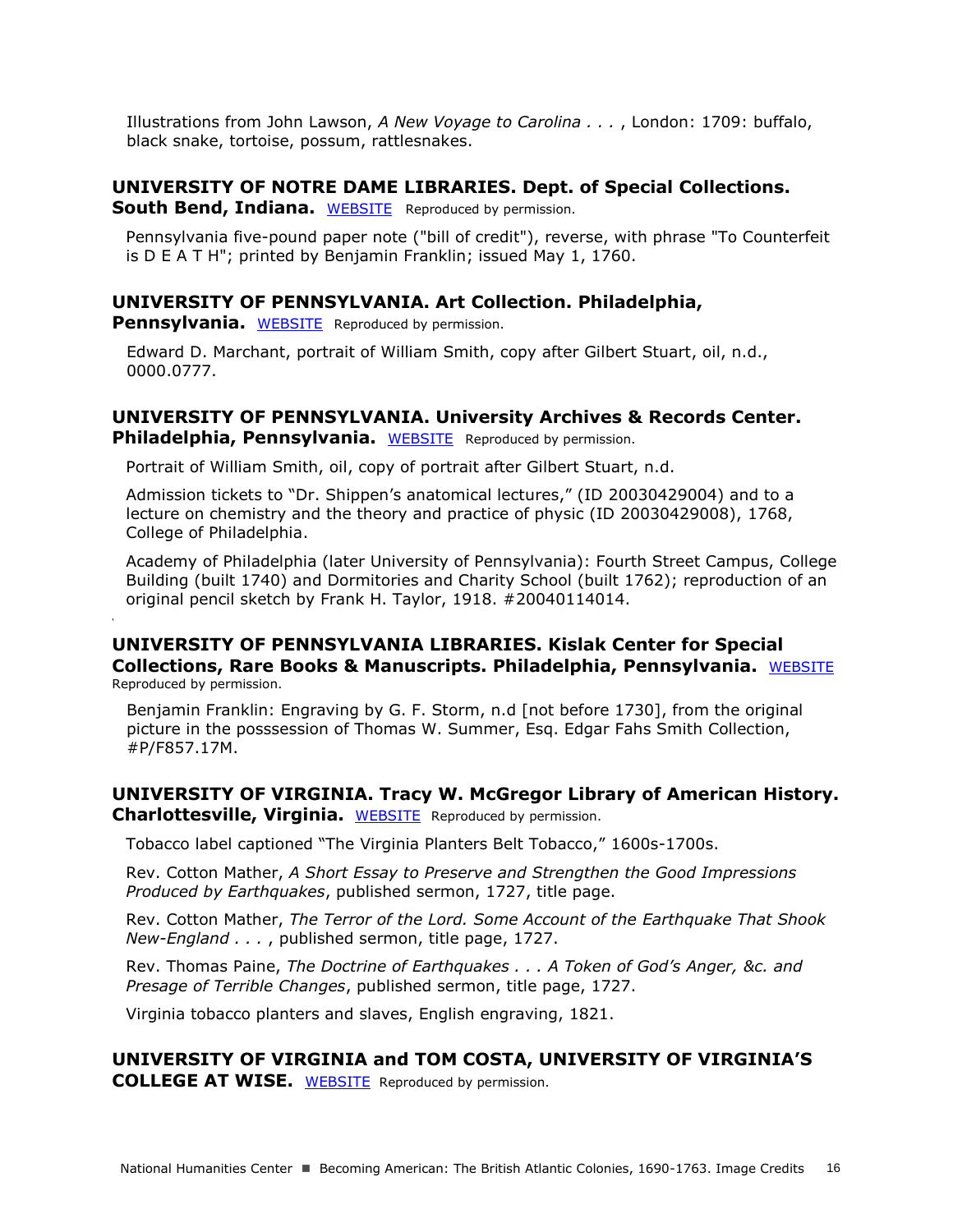Runaway servant ad for Daniel McQueen, *Virginia Gazette*, Oct. 27-Nov. 3, 1738, in website [The Geography of Slavery in Virginia](http://www2.vcdh.virginia.edu/gos/)  $\circledcirc$  Tom Costa and The Rector and Visitors of the University of Virginia.

### **UNIVERSITY OF WISCONSIN LIBRARY. Digital Library for the Decorative Arts and Material Culture. Madison, Wisconsin.** [WEBSITE](http://digital.library.wisc.edu/1711.dl/DLDecArts) Courtesy of the University of Wisconsin.

Illustrations in Mark Catesby, *The Natural History of Carolina, Florida and the Bahama Islands*, 1747: Bald Eagle, p. T-1; Blue Jay, p. T-15; Rattle-snake (T-41); The Little Owl, p. T-7; Nighthawk ("Goat-Sucker" with insect); Bison [Appendix, Vol. 1, p. 20]; HummingBird (T-65).

### **VIRGINIA DEPT. of HISTORIC RESOURCES. Richmond, Virginia.** [WEBSITE](http://www.dhr.virginia.gov/) Reproduced by permission.

Sabine Hall (plantation house of Landon Carter), Richmond County, Virginia, photograph by architectural historian Calder Loth, 1992. DHR #079-0015.

**VIRGINIA HISTORICAL SOCIETY. Richmond, Virginia.** [WEBSITE](http://www.vahistorical.org/) Reproduced by permission.

Hans Hysing (attributed to), portrait of *William Byrd II*, oil on canvas, ca. 1724. 1973.6

## **R. CARTER WELLFORD, T. DABNEY WELLFORD, HILL B. WELLFORD.**

**Warsaw, Virginia. Private collection.** Current holder unidentified in search.

Charles Bridges (attrib. to), *Landon Carter of Sabine Hall*, oil on canvas, ca. 1790.

### **MICHAEL WILCE. London, England, UK.** Reproduction request submitted.

Photograph of the Transit of Venus across the sun, June 8, 2004.

## **WINTERTHUR MUSEUM, GARDEN, AND LIBRARY. Wilmington, Delaware.**

[WEBSITE](http://www.winterthur.org/) Permission request submitted.

George Roupell, *Mr. Peter Manigault and His Friends*, ink and wash drawing on paper, ca. 1760. 63.73.

**WISCONSIN HISTORICAL SOCIETY. Madison, Wisconsin.** [WEBSITE](http://www.wisconsinhistory.org/) Reproduced by permission.

Illustrations in Peter Kalm, *Travels in North America* (1750-1751),first English edition, 1771,in online collection [American Journeys: Eyewitness Accounts of Early American](http://www.americanjourneys.org/index.asp.)  [Exploration and Settlement:](http://www.americanjourneys.org/index.asp.) Mockingbird & Red-Breasted Thrush (p. 170a), Raccoon & Pole Cat (p. 212a), Flying Squirrel & Ground Squirrel (p. 250a).

### **WORCESTER ART MUSEUM. Worcester, Massachusetts.** [WEBSITE](http://www.worcesterart.org/) Permission request submitted.

Joseph Badger, *Captain-Lieutenant John Larrabee*, oil on bed ticking, ca 1750, #1920.53.

Joseph Badger, portrait of Rebecca Orne (Mrs. Joseph Cabot), oil on canvas, 1757, #1971.101.